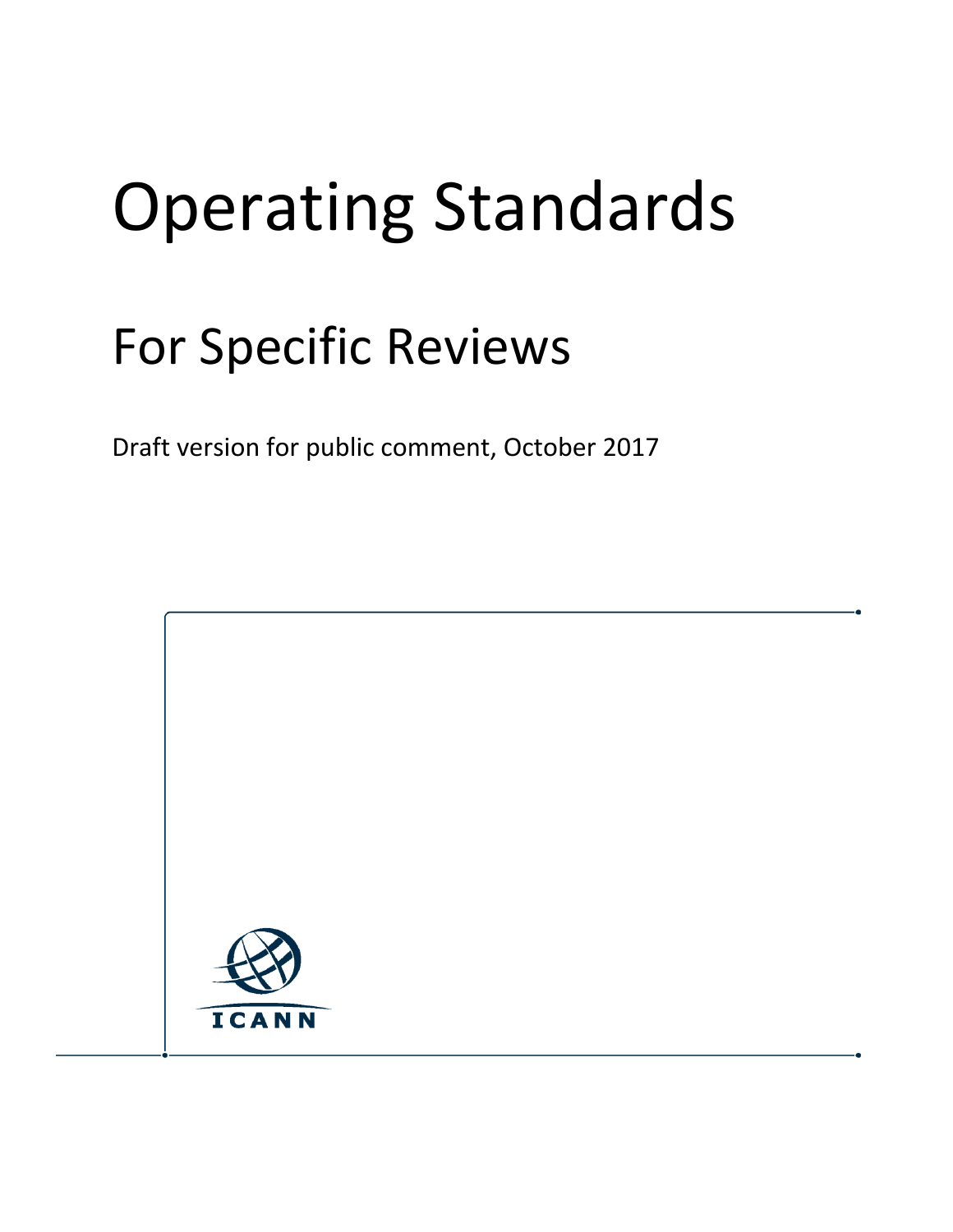## Table of Content

| 1 <sub>1</sub> |  |
|----------------|--|
| 1.1.           |  |
| 1.2.           |  |
| 1.3.           |  |
| 2.             |  |
| 2.1.           |  |
| 2.2.           |  |
| 2.3.           |  |
| 2.4.           |  |
| 2.5.           |  |
| 2.6.           |  |
| 2.7.           |  |
| 2.8.           |  |
| 2.9.           |  |
| 2.10.          |  |
| 3.             |  |
| 3.1.           |  |
| 3.2.           |  |
| 3.3.           |  |
| 3.4.           |  |
| 3.5.           |  |
| 3.6.           |  |
| 3.7.           |  |
| 3.8.           |  |
| 3.9.           |  |
| 3.10.          |  |
| 3.11.          |  |
| 3.12.          |  |
| 3.13.          |  |
| 3.14.          |  |
| 3.15.          |  |
| 3.16.          |  |
| 3.17.          |  |
| 3.18.          |  |
| 3.19.          |  |
| 3.20.          |  |
| 3.21.          |  |
| 3.22.          |  |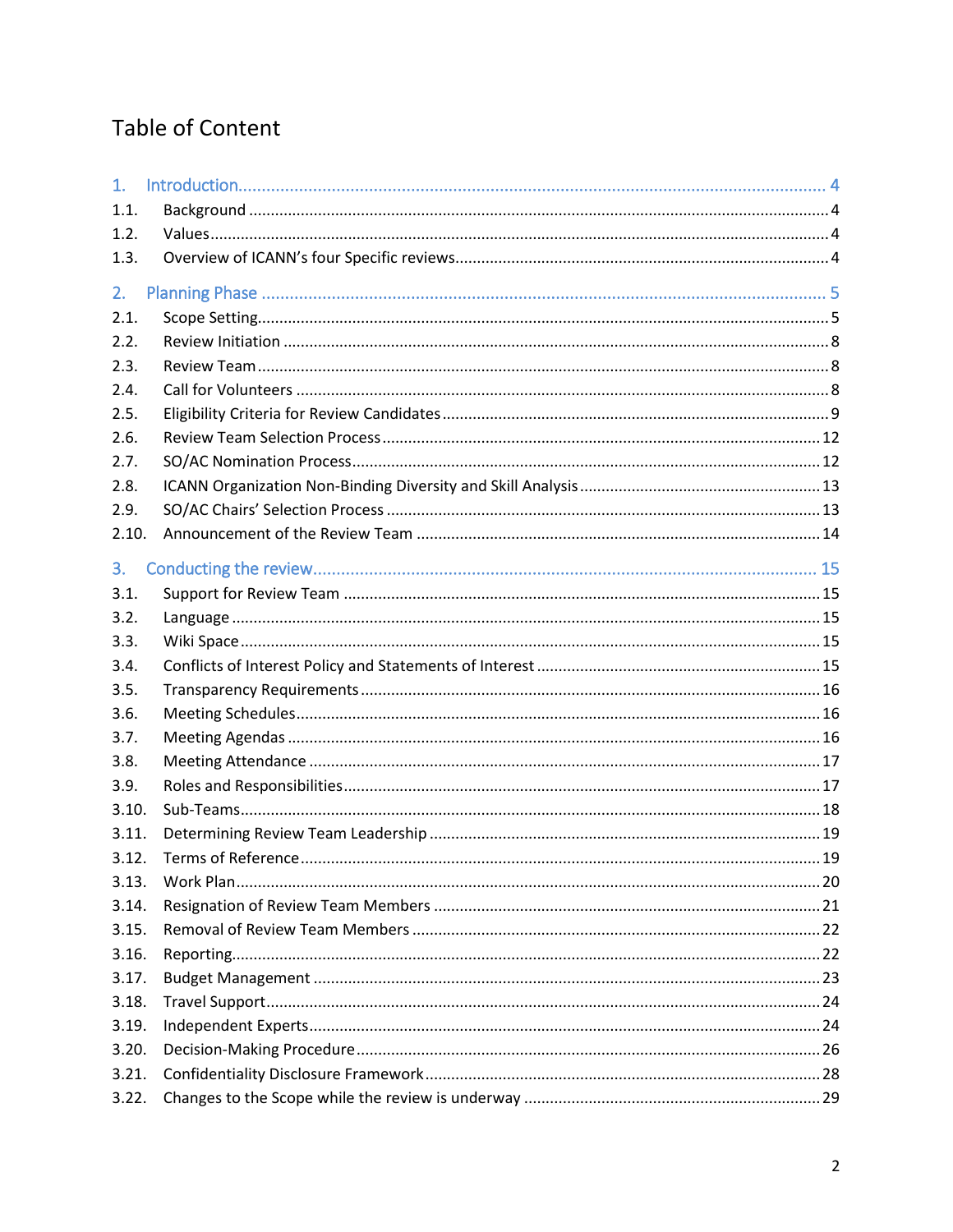| 4.1. |  |
|------|--|
|      |  |
|      |  |
| 4.4. |  |
| 4.5. |  |
|      |  |
|      |  |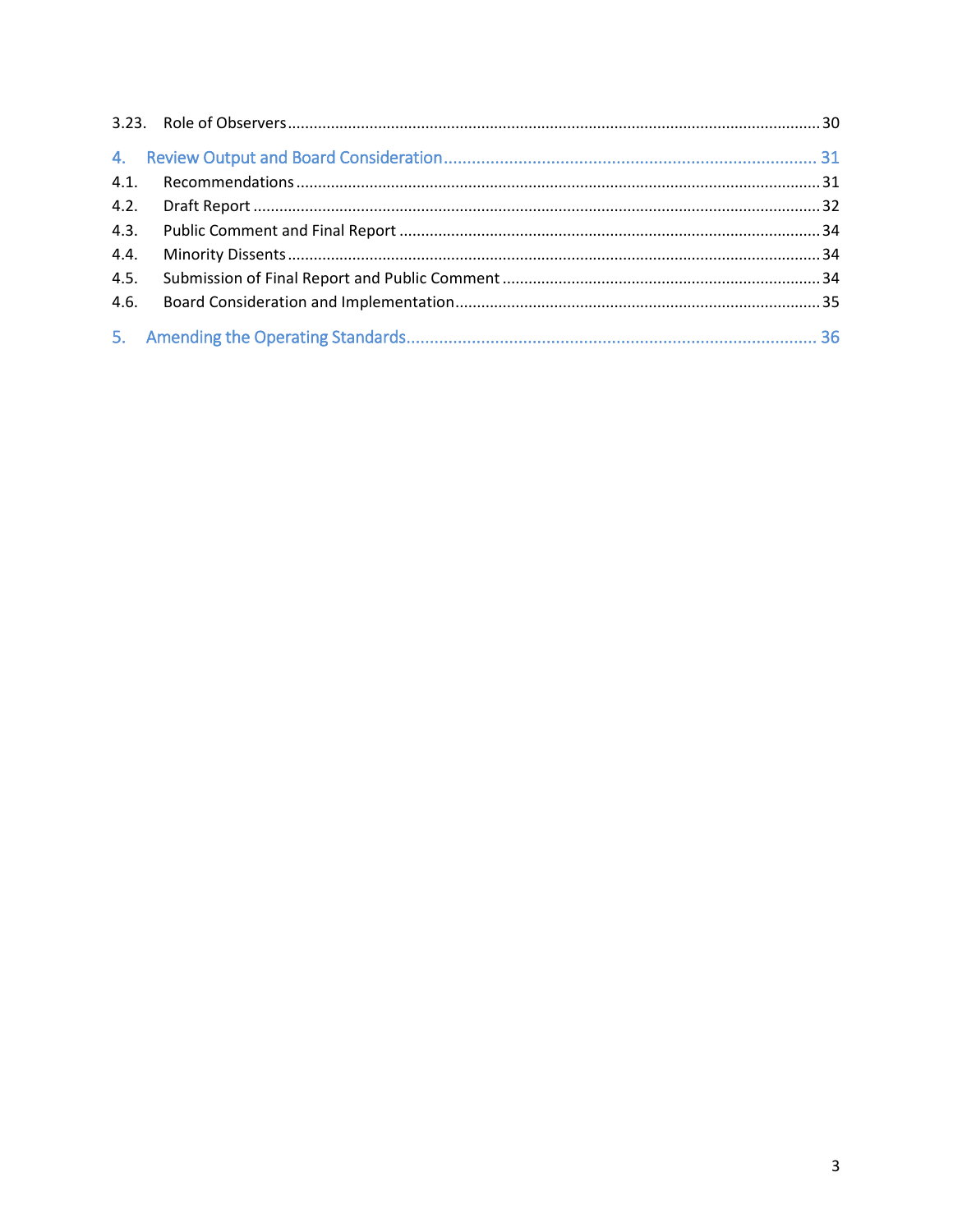## <span id="page-3-0"></span>1. Introduction

## <span id="page-3-1"></span>1.1.Background

Specific [reviews](https://www.icann.org/resources/reviews/aoc) (hereafter: 'Reviews') are an integral part of ICANN's accountability mechanisms that derive, respectively, from Article 4, Section 4.6 of ICANN's Bylaws (hereafter 'the Bylaws'). These reviews are conducted by the ICANN community (hereafter 'the community') and are overseen by the ICANN Board (hereafter: 'the Board'). Such reviews adhere to standards and criteria that are documented in these ICANN Operating Standards for Specific Reviews (hereafter: 'Operating Standards'), to ensure that they are conducted in a transparent, consistent, efficient, and predictable manner, while supporting the ICANN community's work to derive the expected benefit and value from the process.

To assure that reviews are conducted productively, they shall, wherever possible, adhere to the following principles:

- Efficiency: make prudent use of volunteer time and ICANN budget;
- Effectiveness: result in recommendations that are specific, measurable, attainable, realistic, and time-aware;
- Timeliness: establish and adhere to meaningful time boundaries for review activities.

## <span id="page-3-2"></span>1.2.Values

 $\overline{\phantom{a}}$ 

Specific reviews are conducted in accordance with ICANN's Bylaws' mission, commitments, and core values. Specific reviews are one of numerous ICANN commitments to continuous improvement, and they help evaluate how ICANN is meeting its commitments.

## <span id="page-3-3"></span>1.3.Overview of ICANN's four Specific reviews

As of 1 October 2016, <sup>1</sup>, the four "Specific Reviews" are part of the ICANN Bylaws,<sup>2</sup> with the following mission:

1. Ensuring accountability, transparency and the interests of global Internet users (Accountability

<sup>1</sup> Prior to 1 October 2016, ICANN committed to perform four different kinds of reviews under the Affirmation of Commitments (AoC) it held with the U.S. Government, se[e https://www.icann.org/resources/pages/governance/aoc-en.](https://www.icann.org/resources/pages/governance/aoc-en)

<sup>2</sup> See https://www.icann.org/resources/pages/governance/bylaws-en.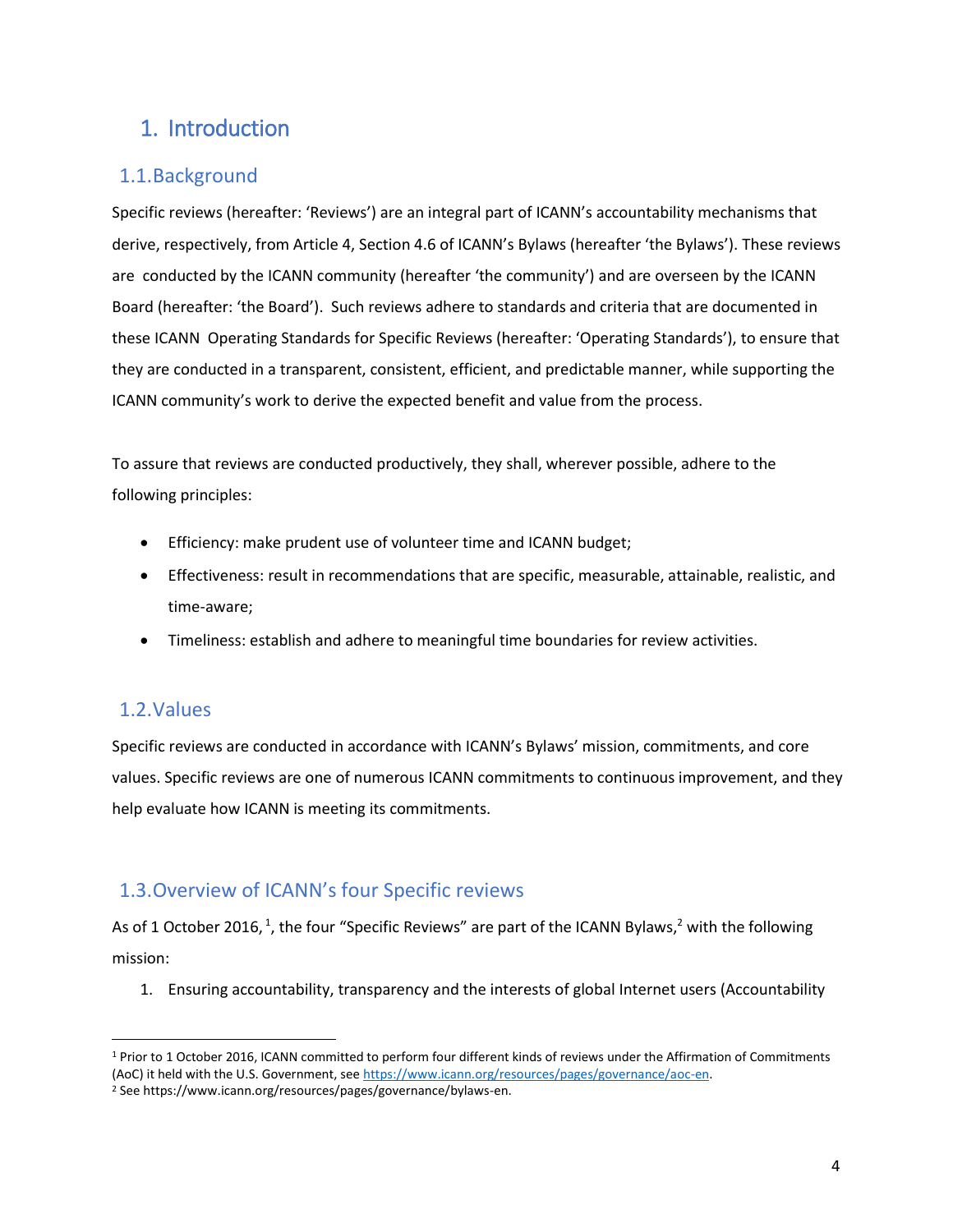and Transparency review; Section 4.6 (b) of ICANN Bylaws);

- 2. Preserving security, stability and resiliency of the Domain Name System (Security, Stability, and Resiliency review; Section 4.6 (c) of ICANN Bylaws);
- 3. Promoting competition, consumer trust, and consumer choice (Competition, Consumer Trust and Consumer Choice review; Section 4.6 (d) of ICANN Bylaws).
- 4. Enforcing its existing policy relating to registration directory services, subject to applicable laws (Registration Directory Services review; Section 4.6 (e) of ICANN Bylaws);

According to the Bylaws, these Specific reviews shall be each carried out in five-year intervals (except Coompetition, Consumer Trust and Consumer Choice review which is to take place after a New gTLD Round has been in operation for one year), measured from the convening of the previous review team, and conducted by a community-selected review team "balanced for diversity and skill."<sup>3</sup>

## <span id="page-4-0"></span>2. Planning Phase

## <span id="page-4-1"></span>2.1.Scope Setting

To allow for an efficient, effective, and timely review process, the scope for each of the four Specific reviews shall be set be set prior to the selection of the review team.<sup>4</sup>

No less than twelve months prior to start of each Specific review, as determined by the Bylaws, the ICANN Board shall request that the SOs and ACs form a Scope Drafting Team that is tasked with drafting the scope for the respective review within a 12-month period, including a standard ICANN Public Comment period on the suggested scope for the review. The Scope Drafting Team shall start its work no later than eight weeks following the Board's request.

The Scope Drafting Team shall consist of no more than two representatives from each of the SO/ACs, to be selected by each SO/AC in accordance with their respective, internal procedures, and one Board Director or Liaison. If an SO/AC does not wish to participate in the Scope Drafting Team, it may choose to decline participation, which shall not preclude that SO/AC from participating in the Review Team itself.

a<br>ICANN Bylaws, Article IV, Section 4.6 (a)(i)[; https://www.icann.org/resources/pages/governance/bylaws-en.](https://www.icann.org/resources/pages/governance/bylaws-en)

<sup>4</sup> The Selection Process is detailed below in Section [2.6.](#page-11-0)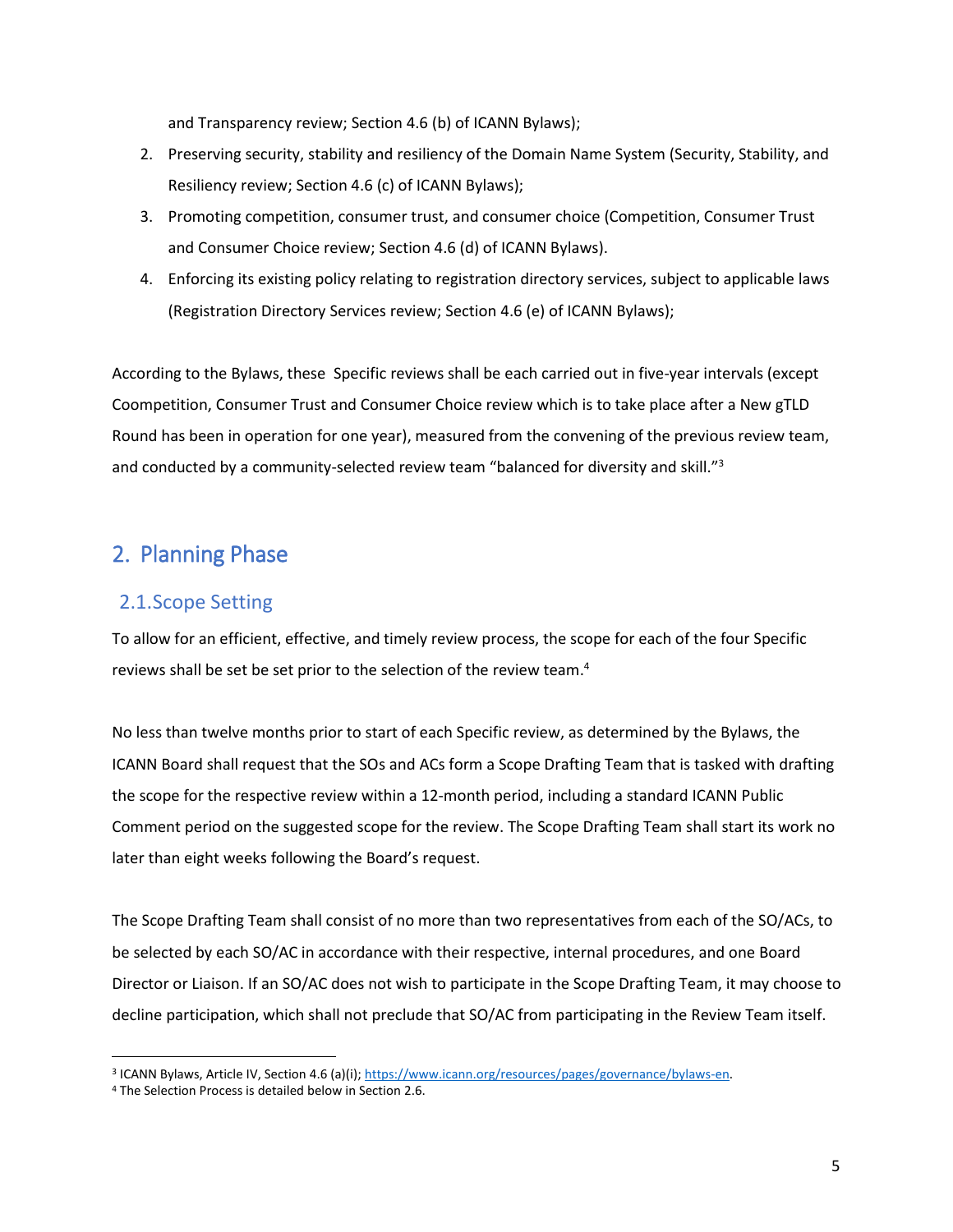SO/ACs that do not participate in the Scope Drafting Team may still provide input into the work via the Public Comment period and are still requested to consider the finalized scope as per the procedure detailed in these Operating Standards.<sup>5</sup>

The Scope Drafting Team shall meet remotely as necessary and receive administrative support by the ICANN organization.<sup>6</sup> Once formed, the Scope Drafting Team shall aim to submit the scope for public comment within six months. If the Team requires a longer time period it shall inform the SO/ACs of the delay, provide any applicable justifications, and provide a realistic timeframe for the conclusion of its work – taking into consideration the Bylaw-mandated deadline to start the review.<sup>7</sup>

The Scope Drafting Team shall operate under the same guidelines and procedures as a review team, detailed in these Operating Standards, including a leadership team of no fewer than two co-Chairs. The Team's decision-making shall be based on consensus.<sup>8</sup>

In determining the scope for each of the Specific reviews, the Scope Drafting Team must take into account the scope requirements for each of the reviews detailed in the Bylaws and identify how those requirements are satisfied. The Scope Drafting Team must also observe ICANN's mission when identifying the scope for any review.

Once a draft scope has been agreed by the Scope Drafting Team, it shall be subjected to ICANN's standard public comment procedure, managed by the ICANN organization.

SOs and ACs, particularly those that chose not to have representatives on the Scope Drafting Team, are strongly encouraged to use the Public Comment period to highlight any issues that may prevent the SO or AC from adopting the proposed scope.

In addition to the public comment, members of the Scope Drafting Team are encouraged to reach out to the wider ICANN community, via webinars, or individual briefings, to provide information on the draft

 $\overline{a}$ 

<sup>5</sup> See Section [insert Section number].

 $6$  This includes facilitation to set up conference calls, virtual meeting rooms, draft agendas, and support drafting of substantive output (if requested by the Scope Team), in line with support for review teams detailed below; it does include travel support. <sup>7</sup> The Bylaws mandate a review must start 5 years after the the formation of the previous review team.

<sup>8</sup> The decision-making procedure for review teams is detailed below in Section [3.20.](#page-25-0)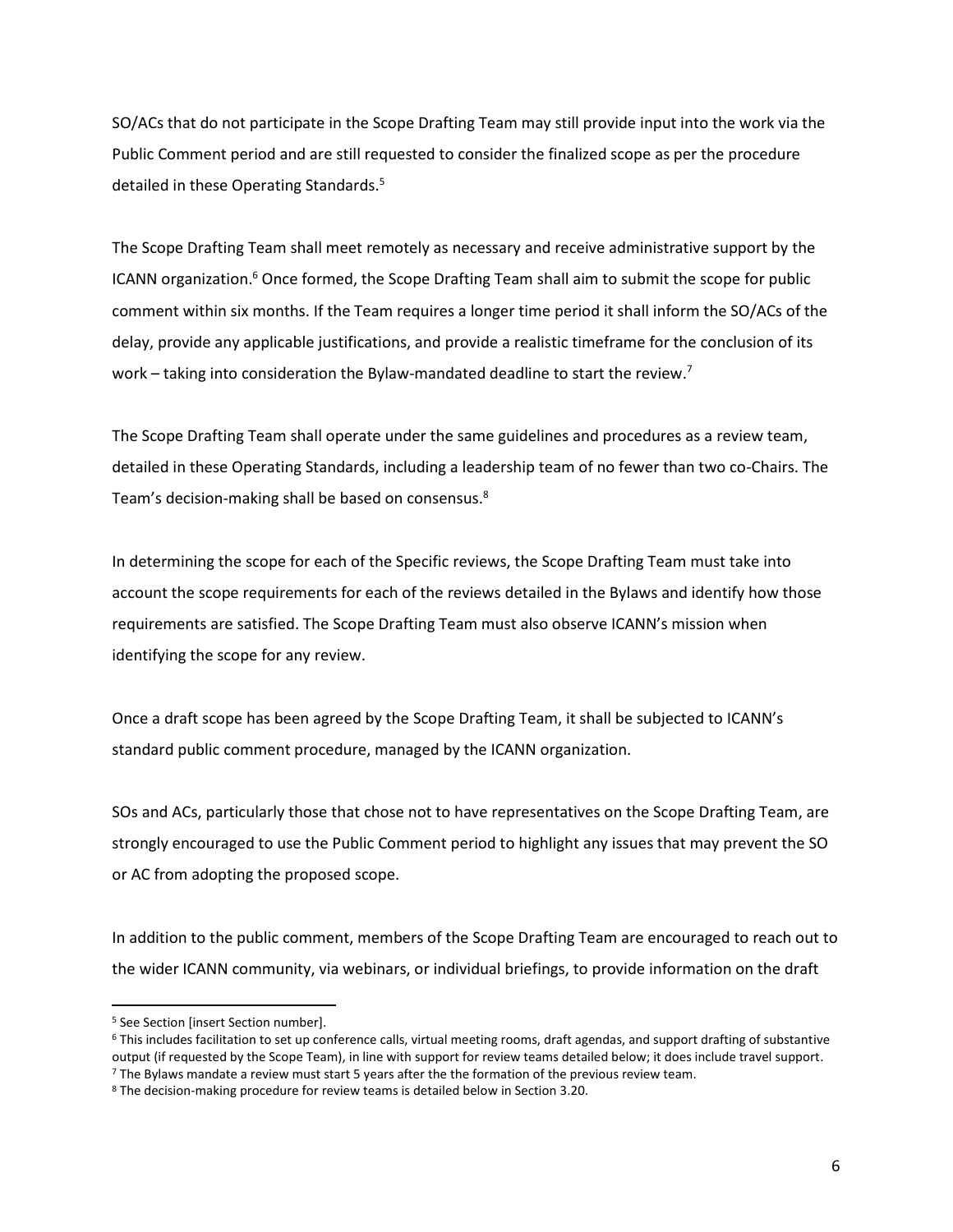scope and its content. ICANN organization will support these efforts, whenever possible, by publicizing outreach efforts, facilitating calls, and providing virtual meeting rooms.

The Scope Drafting Team, having considered all public comments received, shall update the proposed scope based on comments and feedback received during the public comment period.<sup>9</sup> The final document, supported by the consensus of the Scope Drafting Team, shall be forwarded to all of ICANN's SO/ACs for their consideration. In accordance with internal procedures, each SO and AC may either approve the proposed scope, reject it, or abstain from a decision. The proposed scope is considered approved unless it is rejected by three or more SO/ACs.

Any SO/AC that rejects the proposed scope shall include a rationale for its decision and also indicate which amendments to the scope would render it acceptable.

If rejected by three or more SO/ACs, the Scope Drafting Team shall reconvene. All SO/ACs that have rejected the initial scope must have at least one representative on the reconvened Scope Drafting Team.

Once concluded, the updated scope will be submitted for public comment and approval by the SO/ACs, in accordance with the threshold laid out above in this section.

The SO/AC-approved scope shall be forwarded to the ICANN Board for its consideration. The Board may reject the scope by a 2/3 majority vote. In case of the Board's rejection, it shall provide a detailed rationale and the Scope Drafting Team is to be reconvened, in accordance with the procedure detailed above.

Once the Board has confirmed the scope, it shall also initiate the respective review as detailed in the Operating Standards, and subject to the timeline mandated in the Bylaws.

If the Scope Darfting Team has not completed its work in time for the scope to be adopted prior to the Board's convening of the review,<sup>10</sup> the scope of the review shall be limited to the scope provisions

 $\overline{a}$ 

<sup>9</sup> The consensus rules applicable are the same as those for the Specific review Teams, detailed in Sectio[n 3.20](#page-25-0) below.  $10$  As mandated by the Bylaws to occure five years after the conveninig of the previous review.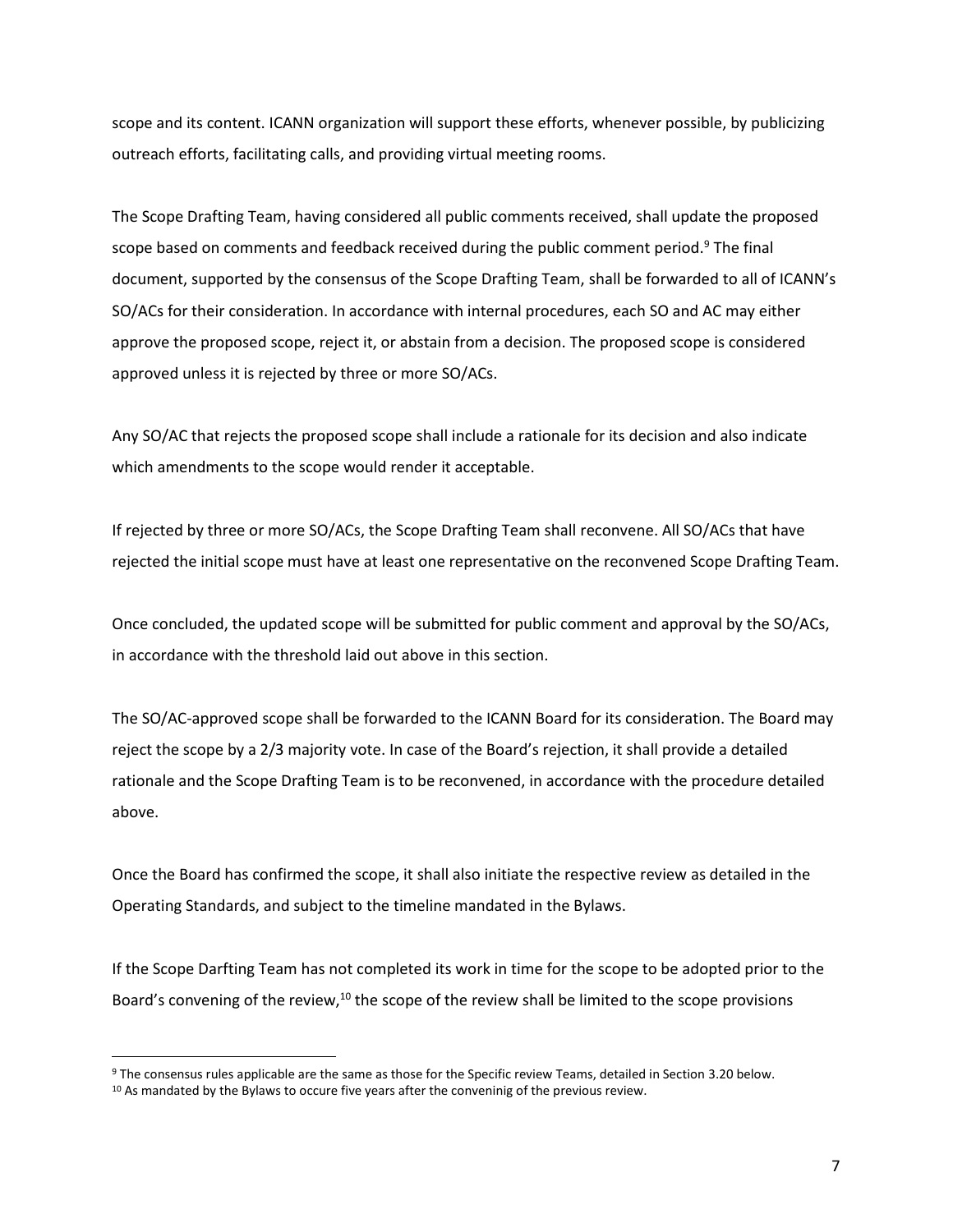detailed in the ICANN Bylaws for that review.<sup>11</sup> This does not negate the review team's ability to amend the scope as per section [3.22](#page-28-0) of these Operating Standards.

## <span id="page-7-0"></span>2.2.Review Initiation

The ICANN Board initiates the review within the timeframes set out in the Bylaws for each Specific review, with a resolution containing at a minimum:

- Direction to ICANN organization to issue a call for volunteers for review team membership;
- Appoint a Board Director or Liaison as a member of the review team;
- Instruction to the review team, once formed, to produce the terms of reference,  $^{12}$  and a work plan, <sup>13</sup> including a timeline.

## <span id="page-7-1"></span>2.3.Review Team

Each Specific review is conducted by a community-appointed review team, including a Board-nominated Director or Liaison. The members shall be qualified to conduct the respective review and willing to commit the necessary time and work effort.

## <span id="page-7-2"></span>2.4.Call for Volunteers

 $\overline{\phantom{a}}$ 

As directed by the ICANN Board, ICANN organization shall issue and run a call for volunteers for each review team and, in this context, be responsible for:

- Timely publication of call for volunteers;
- Determining the need to extend the call, in case of insufficiently diverse or skilled pool of applicants;
- Assure that each applicant indicates which SO/AC from which they seek nomination and encourage applicants to familiarize themselves with the work and leadership of the SO/AC from which they seek nomination
- Provide a non-binding assessment of the skillset of each of the applicants relative to the skills

<sup>11</sup> See Bylaws Article IV, Section 4.6 (b)(ii), (c)(ii), (d)(iii), (e)(ii-iv).

<sup>&</sup>lt;sup>12</sup> Detailed on requirements for the terms of reference can be found in Sectio[n 3.12.](#page-18-1)

<sup>&</sup>lt;sup>13</sup> Detailed on requirements for the work plan can be found in Section [3.13.](#page-19-0)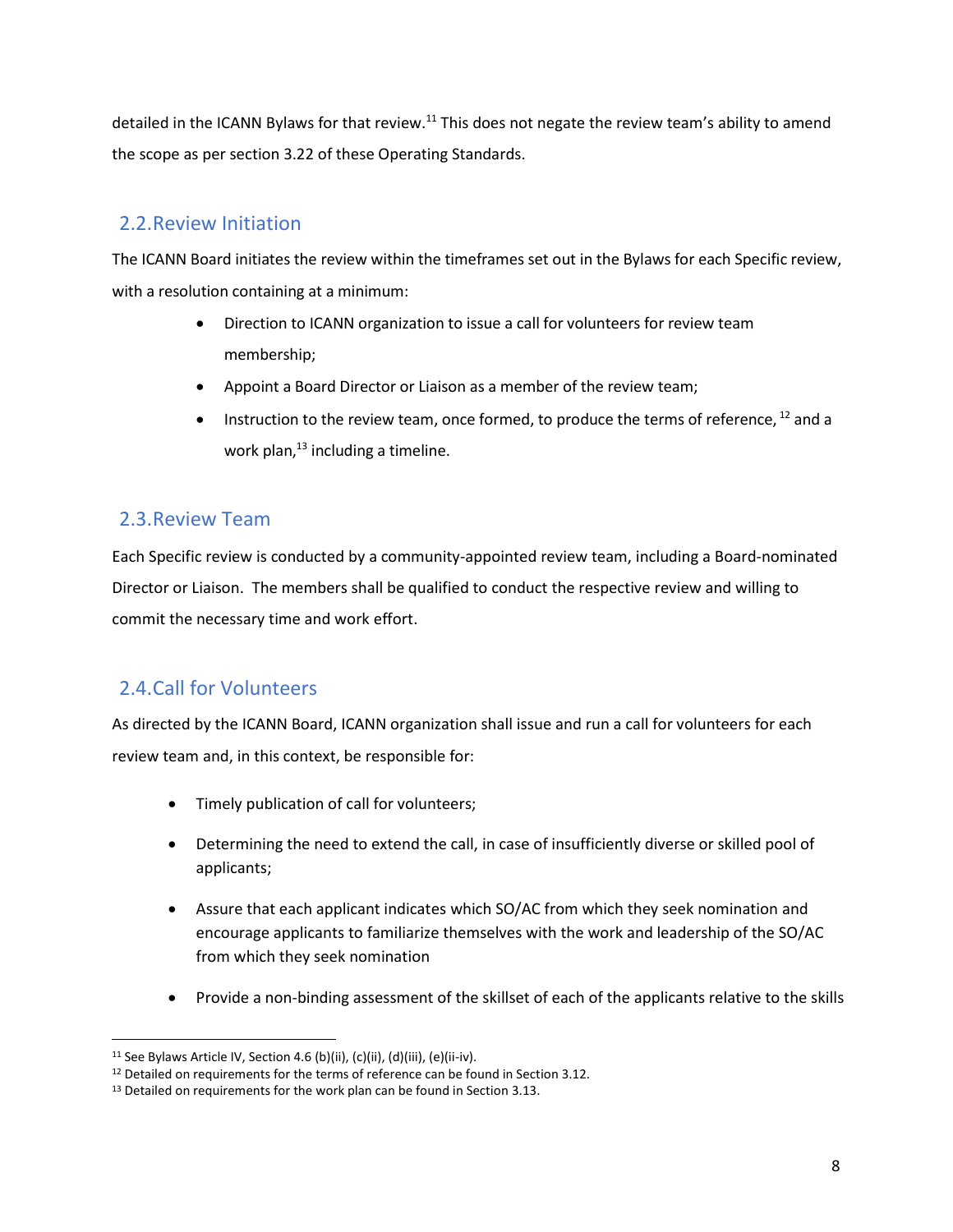and experiences identified in the call for volunteers;

- Provide each SO/AC with a list of those applicants who have sought their respective nomination, including all application materials, and the non-binding skillset assessment;
- Coordinate the meeting of SO/AC Chairs for the final selection of the review team.

The call for volunteers must:

- include a mandatory field for candidate to indicate which of the seven SO/ACs from which they seek nomination.
- include a Statement of Interest (SOI) to be filled in by every candidate.
- solicit information from applicants regarding their skillset and experience, relevant to the review.
- set an expectation that a review team member may be asked to execute a nondisclosure agreement.

The call for volunteers shall remain open for no less than 10 weeks.

Once the call for volunteers is closed, ICANN organization shares with each SO/AC the information of all applicants who have sought their respective nomination.

## <span id="page-8-0"></span>2.5.Eligibility Criteria for Review Candidates

ICANN organization shall publish a list of skills and attributes that each candidate should have in the initial call for volunteers, consistent with the requirements detailed in these Operating Standards. These desired skills shall be shared with the SO/ACs to inform their nomination process, as well as the SO/AC Chairs to inform their selection process.

Criteria should be consistent with the scope and they may be adapted to fit each of the Specific reviews but some general skills and attributes should form part of the required skillsets for all reviews, these include but are not limited to:

- Familiarity with ICANN's multistakeholder model;
- Team spirit, adaptability, consensus-seeking attitude;
- Willingness to learn;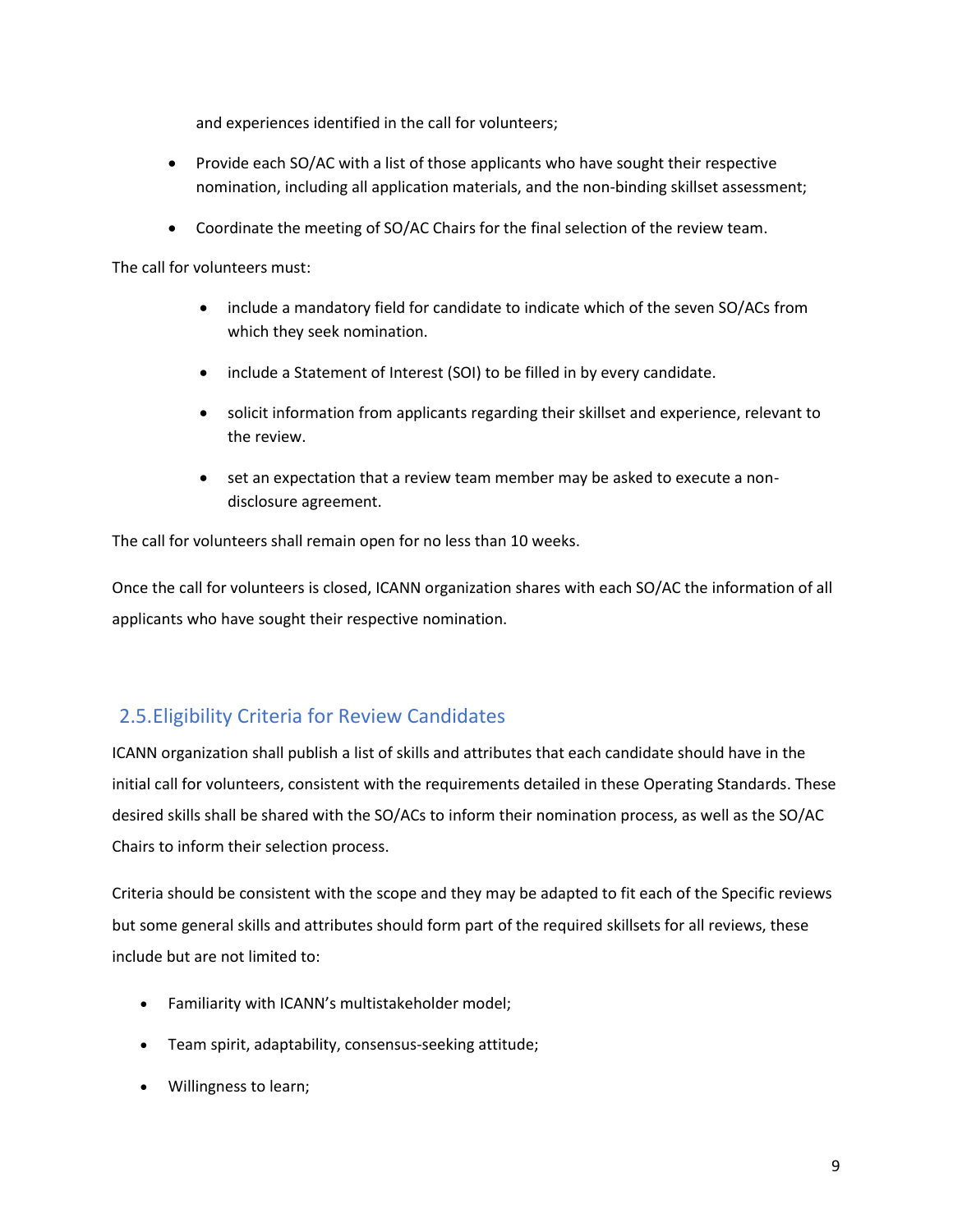- Readiness and time to contribute;
- Capacity to reason objectively, putting aside personal opinions or preconceptions;
- Analytical skills; and
- Based on the information provided on the Statement of Interest, no apparent conflicts of interest that may impact the review work.

In addition, each Specific review may also require skills and attributes relevant to its specific subject area, including, but not limited to those listed in sectin [2.5.1](#page-9-0) to [2.5.4](#page-10-0) below.

## <span id="page-9-0"></span>2.5.1. Skills relevant to the Security, Stability, and Resiliency of the DNS

## reviews (SSR) may include:

- Knowledge of Internet Unique Identifiers, including; DNS (Domain Name System), IP Numbering, AS Numbers, and Protocol Parameters;
- Knowledge of Unique Identifier abuse;
- Understanding of Registry and Registration security and abuse;
- Understanding of operation of the DNS root name system;
- Understanding of malware and abuse vectors and mitigations;
- Knowledge of risk assessment and management;
- Understanding of corporate data Security and/or business systems; and
- Understanding of Incident response.

## 2.5.2. Skills relevant to Competition, Consumer Trust and Consumer Choice reviews (CCT) may include:

- Knowledge of ICANN and its working practices and culture, including the New gTLD Program;
- Expertise in consumer protection matters;
- Understanding of the New gTLD application processes and protection mechanisms;
- Expertise in or knowledge of mitigating DNS and potential security threats;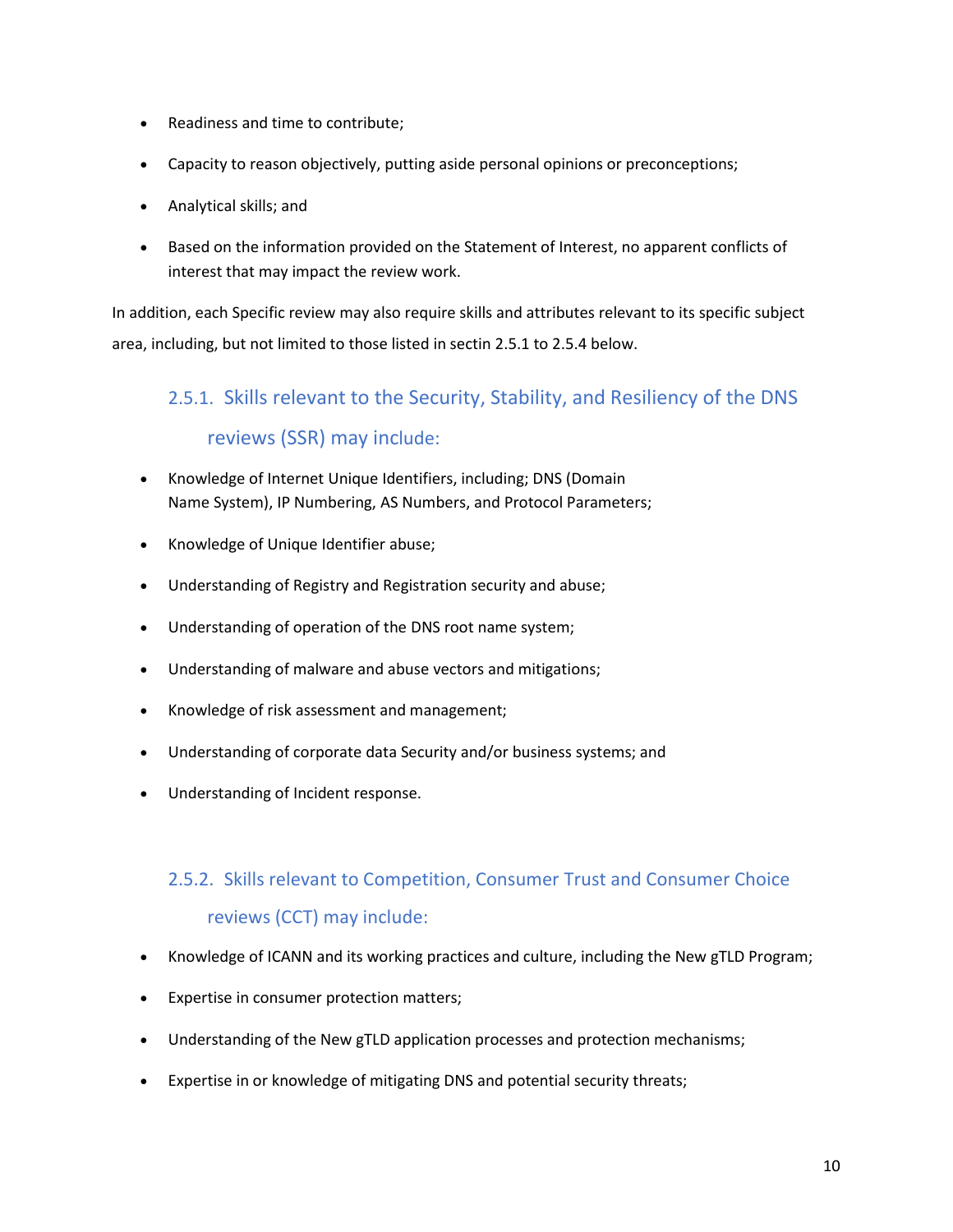- Experience in evaluating competition and market forces in the gTLD space or in other industries;
- Expertise in quantitative analysis and information systems;
- Expertise in or knowledge of intellectual property rights protection;
- Knowledge of competition, consumer choice and consumer trust in the domain name or other marketplaces; and
- Capacity to draw fact-based conclusions and feasible and useful recommendations.

## 2.5.3. Skills relevant to Accountability and Transparency reviews (ATRT) may include:

- Knowledge of performance assessment and audits;
- Expertise in good governance and board performance;
- Understanding of performance measurement;
- Knowledge of process improvement;
- Knowledge of recognized frameworks for organizational excellence; and
- Understanding of principles of accountability applicable to organizations broadly similar to ICANN.

#### 2.5.4. Skills relevant to Registration Data Service reviews (RDS) may include:

- <span id="page-10-0"></span>• Familiarity with operation of the Domain Name System (DNS);
- Familiarity with WHOIS registrant data collection, compliance, directory service (RDDS) management;
- Familiarity with Translation and Transliteration of WHOIS Contact Information;
- Familiarity with ICANN Procedure for Handling WHOIS Conflicts with Privacy Law;
- Familiarity with malware and abuse vectors and mitigations, including cybercrime; and
- Familiarity with WHOIS Data Retention Waiver Process.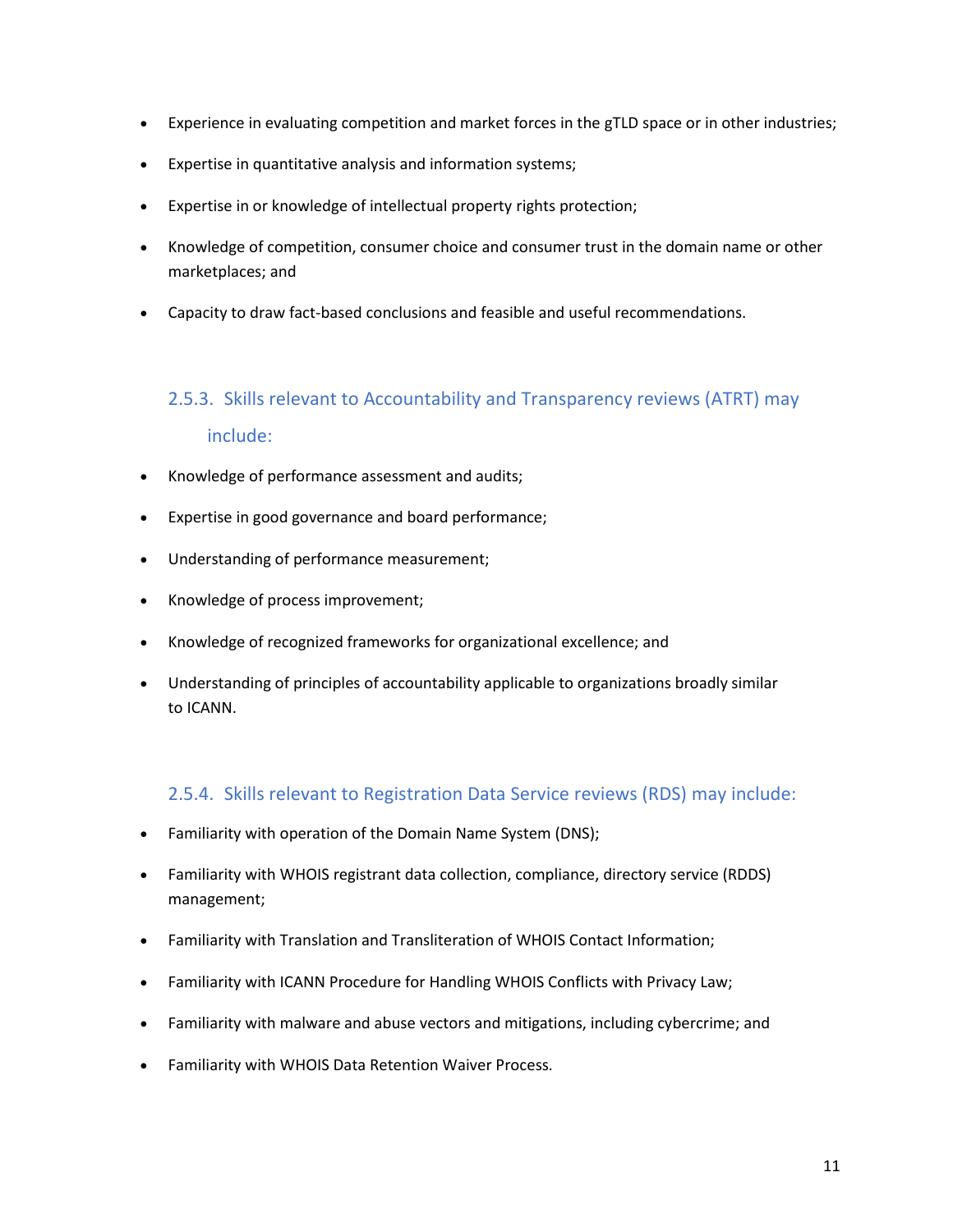## <span id="page-11-0"></span>2.6.Review Team Selection Process

As per the Bylaws, "[r]eview teams will be established for each applicable review, which will include both a limited number of members and an open number of observers. The chairs of the Supporting Organizations and Advisory Committees participating in the applicable review shall select a group of up to 21 review team members from among the prospective members nominated by the Supporting Organizations and Advisory Committees, balanced for diversity and skill. In addition, the Board may designate one Director or Liaison to serve as a member of the review team."<sup>14</sup>

In addition, the Bylaws state that the selection process must "be aligned with the following guidelines: Each Supporting Organization and Advisory Committee participating in the applicable review may nominate up to seven prospective members for the review team; [a]ny Supporting Organization or Advisory Committee nominating at least one, two or three prospective review team members shall be entitled to have those one, two or three nominees selected as members to the review team, so long as the nominees meet any applicable criteria for service on the team; and [i]f any Supporting Organization or Advisory Committee has not nominated at least three prospective review team members, the Chairs of the Supporting Organizations and Advisory Committees shall be responsible for the determination of whether all 21 SO/AC member seats shall be filled and, if so, how the seats should be allocated from among those nominated."<sup>15</sup>

## <span id="page-11-1"></span>2.7.SO/AC Nomination Process

In accordance with the criteria detailed in the Bylaws, each SO/AC, following its own internal processes, nominates up to seven candidates for each review team, selecting from the pool of applicants that responded to the call for volunteers. In doing so, the SO/AC shall take into consideration the skillset and diversity of the applicants who have sought their nomination, as well as the potential for an applicant to have a conflict of interest in any specific matter or issue likely to be in the review, based on the information candidates provided in their Statement of Interest.

To set applicants' expectations and assure an efficient and timely process, the SO/AC nomination process shall be completed no later than eight weeks following the submission of the list of candidates by ICANN organization to the SO/ACs.

 $\overline{a}$ 

<sup>14</sup> Bylaws, Article 4, Section 4.6(a)(i).

<sup>15</sup> Bylaws, Article 4, Section 4.6(a)(i)(A-C).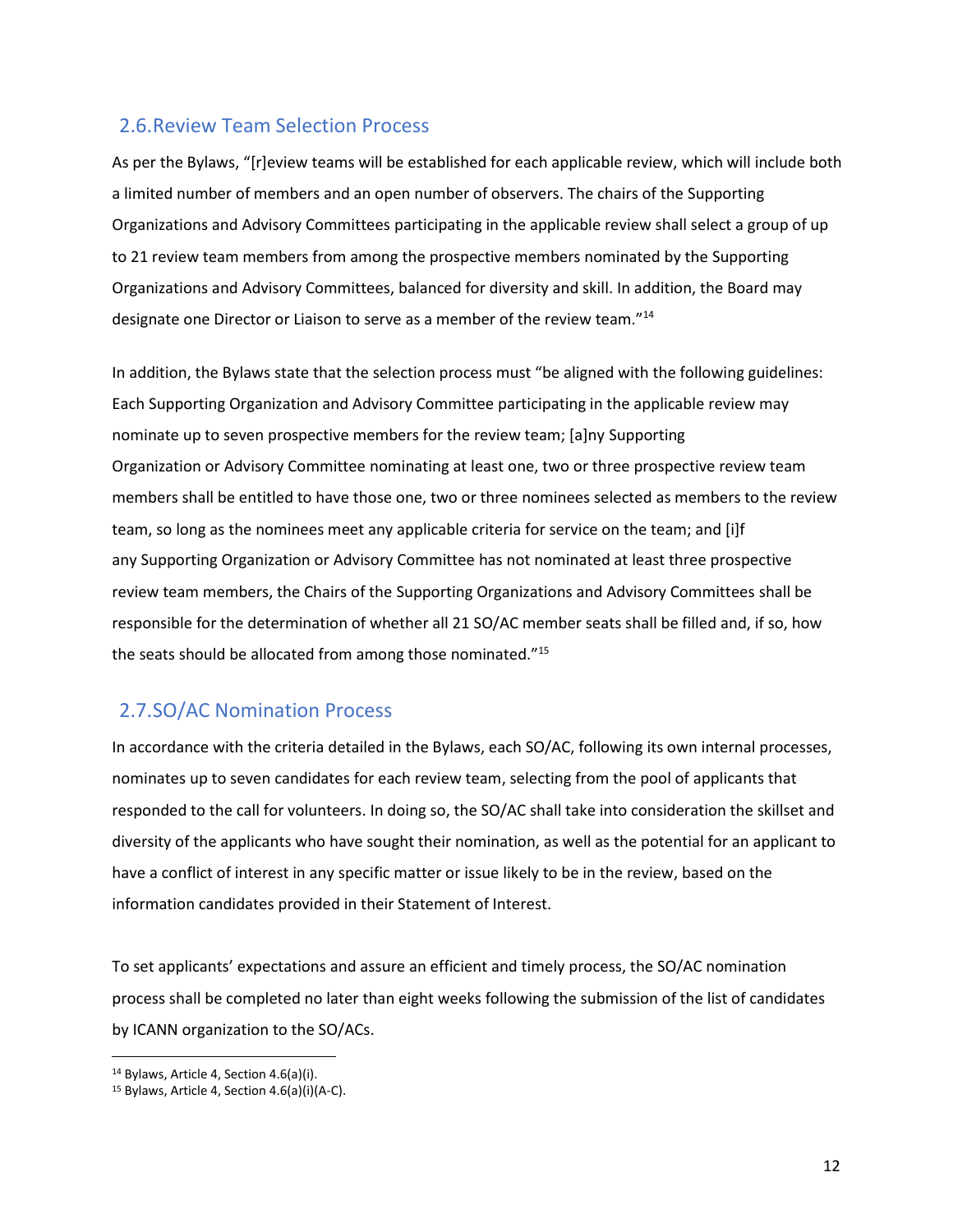Once the nomination is completed, the SO/ACs shall submit their candidates, including any indication of preferences for selection in case more than three candidates are nominated, to ICANN organization and the SO/AC Chairs.

## <span id="page-12-0"></span>2.8.ICANN Organization Non-Binding Diversity and Skill Analysis

Based on the candidates nominated by the SO/ACs and taking into consideration any preferences in nominated candidates, ICANN organization shall draft a non-binding analysis of the diversity and skillset for the presumed review team, based on the analysis that ICANN organization performed of all candidates and had previously submitted to the SO/ACs (see Section above). This non-binding analysis shall be based on the nominees' application material and ICANN organization should complete it within seven calendar days of having received the nomination response from all seven SO/ACs.

Once completed, ICANN organization will share the non-binding analysis of skills and diversity with the SO/AC Chairs to inform their selection process.

## <span id="page-12-1"></span>2.9.SO/AC Chairs' Selection Process

No later than two weeks after it submitted the non-binding skill and diversity analysis, ICANN organization shall organize a call for the SO/AC Chairs to discuss and determine the final selection of the review team.

If more than one call is required, the SO/AC Chairs shall determine the frequency and ICANN organization shall provide appropriate administrative support for these meetings.

The SO/AC Chairs' selection must be subject to the criteria laid out in the Bylaws and in the call for volunteers, to assure a skilled and diverse review team.

In addition to the preference indicated by the SO/ACs, the SO/AC Chairs are strongly encouraged to take into account the non-binding diversity and skill analysis (see [2.8\)](#page-12-0), as well as any other relevant information, to assure a diverse and competent review team.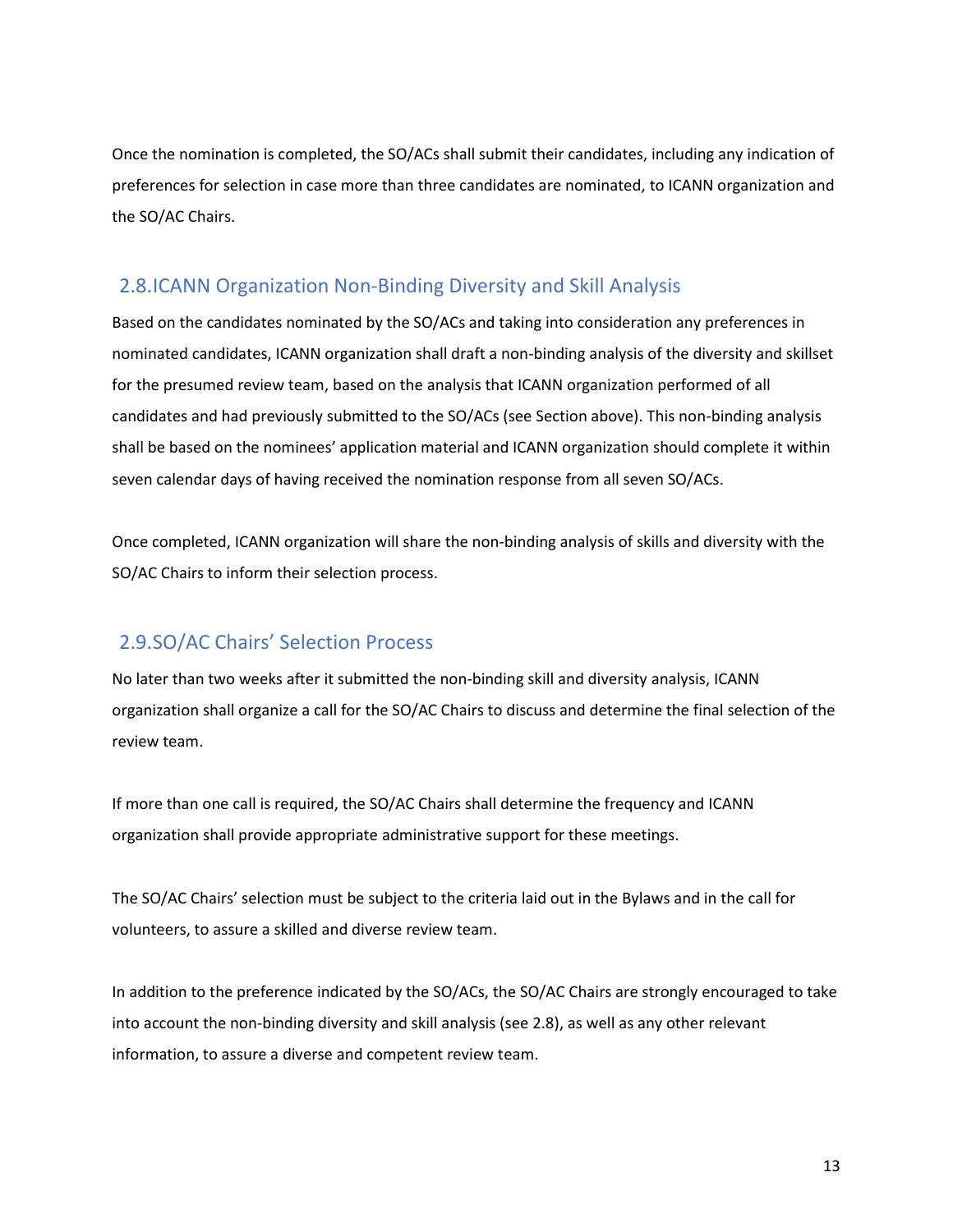The purpose of this additional step is to alert the Chairs of any shortcomings in diversity and skillset across the full anticipated composition, and to allow them to confer with their respective SO/ACs in order to make changes to nominations or otherwise receive modified direction on completing the selection process.

In their deliberations, and per the Bylaws, if one or more SO/ACs nominated fewer than three candidates, the SO/AC Chairs may select more than three nominated candidates from any SO or AC that has nominated more than three candidates. This may aid the goal for an adequate balance of diversity and skill among the review team, as required under the Bylaws.

While the deliberations of the SO/AC Chairs may be held in private, for transparency purposes, a postfactum summary report of the SO/AC Chairs deliberations and decisions, prepared by ICANN organization, will be published no later than two calendar weeks after the conclusion of the selection process. The report will be compiled by the ICANN organization. Personal information of applicants, such as email addresses, dates of birth, and phone numbers will not be made public.

## <span id="page-13-0"></span>2.10. Announcement of the Review Team

Once the SO/AC Chairs have finalized their review team selection, ICANN organization shall publish an announcement on icann.org announcing the composition of the review team.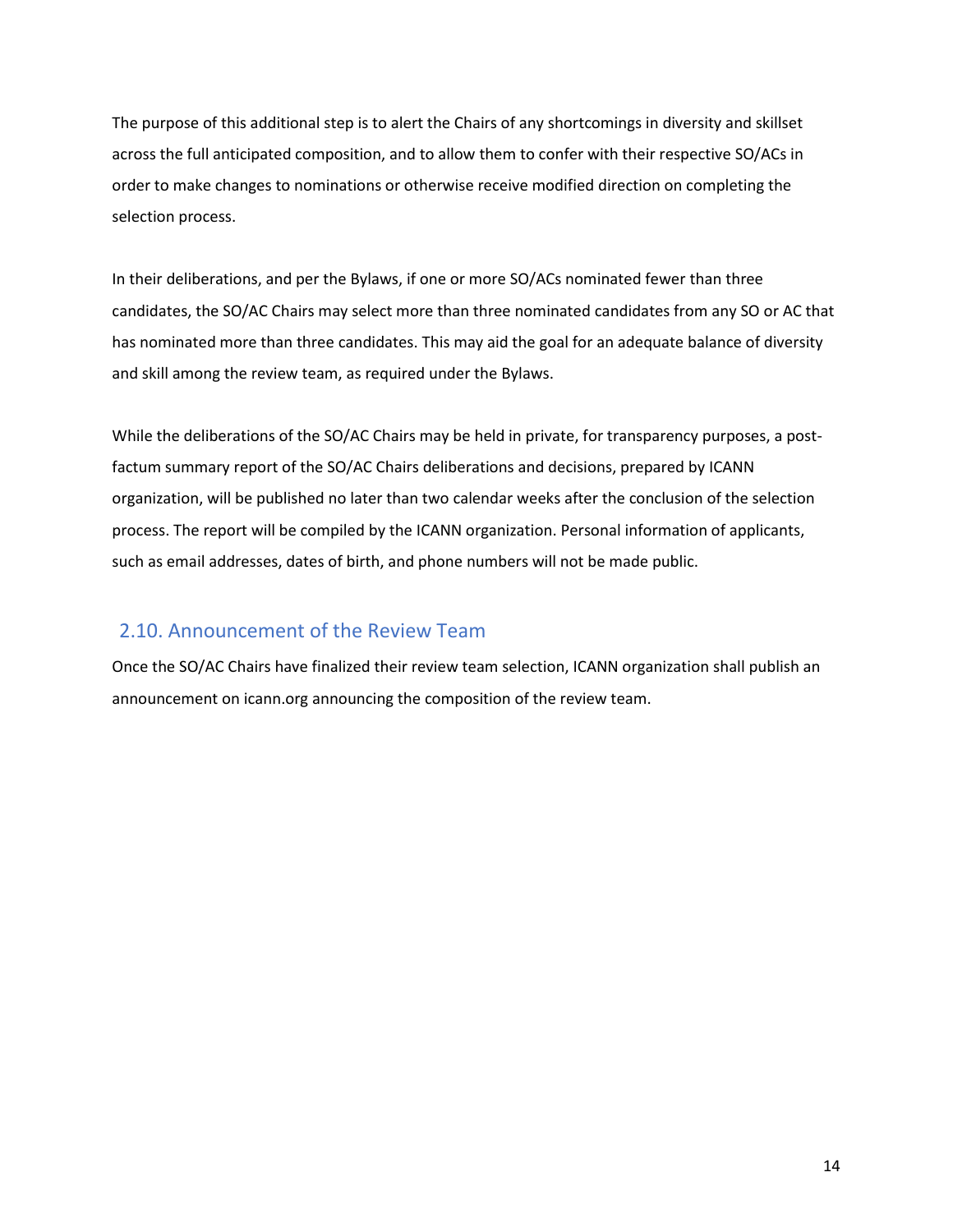## <span id="page-14-0"></span>3. Conducting the review

## <span id="page-14-1"></span>3.1.Support for Review Team

ICANN organization will support the review team's work, providing project management, meeting support, document drafting if/when requested, document editing and distribution, data and information gathering if/when requested, and other substantive contributions when deemed appropriate.

## <span id="page-14-2"></span>3.2.Language

The working language of all review teams is English.

## <span id="page-14-3"></span>3.3.Wiki Space

Each review team shall maintain a community wiki space that shall contain at a minimum:

- Membership list of the review team, including regional affiliation and the SO/AC from which each was nominated;
- Terms of reference, including scope;
- Work plan;
- List of all review team and Sub-Team meetings, including agenda, recordings, and transcripts;
- Opportunities for observers to participate;
- Request/action item tracking;
- All published quarterly factsheets;
- Clear description of all outreach efforts;
- List of all research efforts undertaken by the Team, ICANN organization, or outside researchers;
- Link to the review team's public email archive.

## <span id="page-14-4"></span>3.4.Conflicts of Interest Policy and Statements of Interest

All review teams will be subject to a Conflict of Interest Policy that is in line with the practice of the ICANN Board. The Conflict of Interest Policy shall provide for mechanisms for the review team to consider when a review team member has a conflict that requires exclusion from discussion on a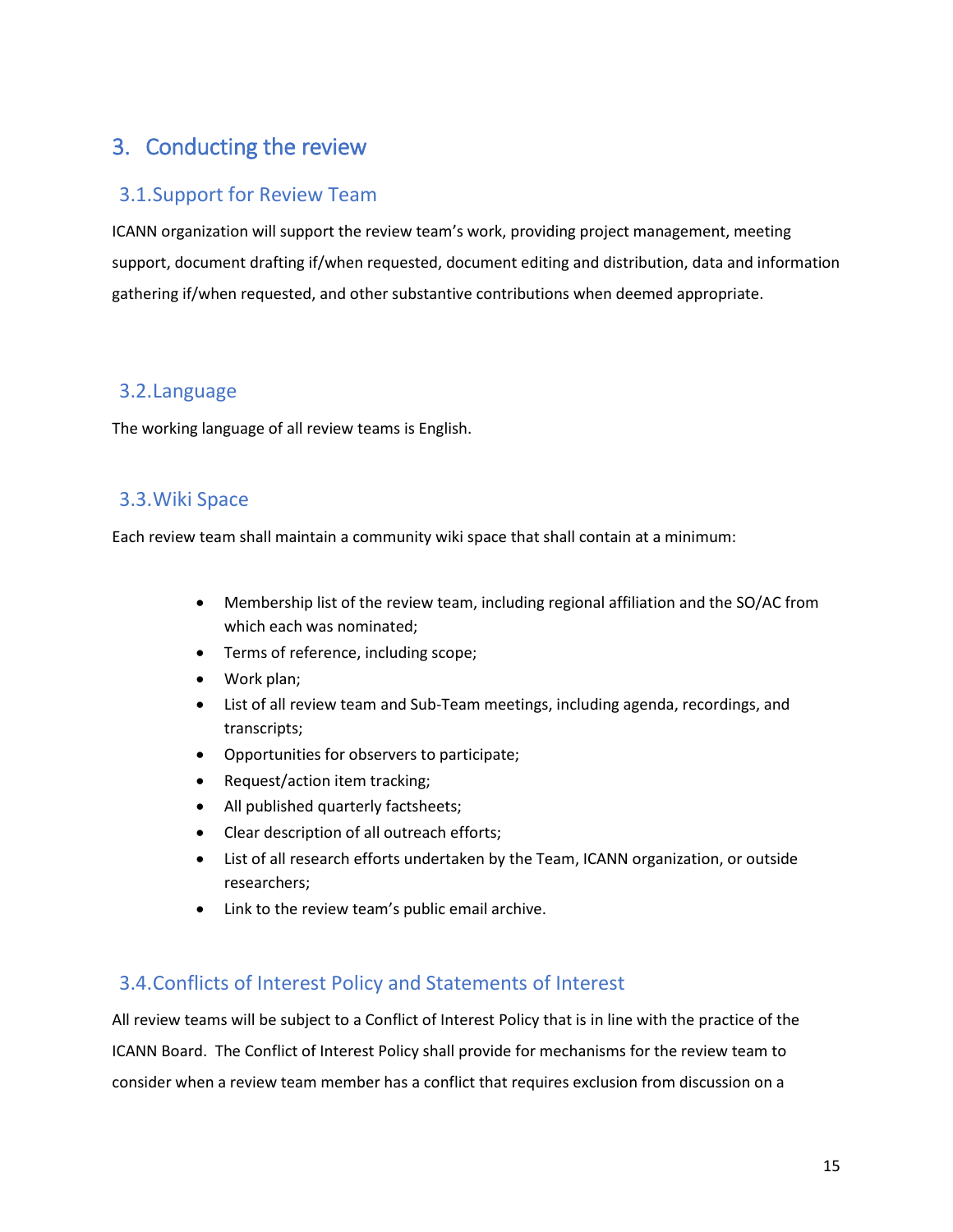particular topic. To facilitate the identification of potential or actual conflicts of interests, all review team members shall maintain up-to-date statements of interest in the form provided by ICANN organization. In the event the review team identifies that a member has a conflict of interest on a number of issues across the review team's work, such that participation in review team work is greatly impaired, the [leadership of the] review team shall notify [?] to determine if it is appropriate for the member to remain, in accordance with the removal process set out at [] below.

A Statement of Interest template will be provided by the ICANN organization to all candidates.<sup>16</sup>

#### <span id="page-15-0"></span>3.5.Transparency Requirements

The review teams, with assistance from the ICANN organization, $17$  shall maintain a public wiki space as set out above. All review team plenary meetings must be conducted in a transparent manner, recorded and transcribed. The recordings and transcripts must be posted on the review's wiki page in a timely manner, usually no later than 48 hours after the call. Mailing lists, except those used for discussion of information provided to a review team under a Non-Disclosure Agreement subject to the Confidential Disclosure Framework discussed here, must be publicly archived and links to it provided on the review's wiki page.

#### <span id="page-15-1"></span>3.6.Meeting Schedules

Review teams shall decide on their own meeting schedule, however, there must be a sufficient number of meetings to assure that review teams meet their milestones as set out in the work plan.

#### <span id="page-15-2"></span>3.7.Meeting Agendas

 $\overline{\phantom{a}}$ 

Based on information received from the review team leadership, ICANN organization shall circulate on the email list a draft agenda no later than 24 hours before a meeting and also post it on the review wiki page, subject to approval by the review team leadership. The final agenda is subject to review team approval. In case of a face-to-face meeting, the draft agenda shall be circulated and posted at least five calendar days in advance.

<sup>16</sup> For a sample SOI, see[: https://community.icann.org/display/WHO/Legal+Documents?preview=/71600710/71600714/RDS-](https://community.icann.org/display/WHO/Legal+Documents?preview=/71600710/71600714/RDS-SOI-Sept%202017.docx)[SOI-Sept%202017.docx.](https://community.icann.org/display/WHO/Legal+Documents?preview=/71600710/71600714/RDS-SOI-Sept%202017.docx) 

<sup>17</sup> A full list of administrative support that ICANN organization provides to review teams can be found in Section **Error! Reference source not found.**.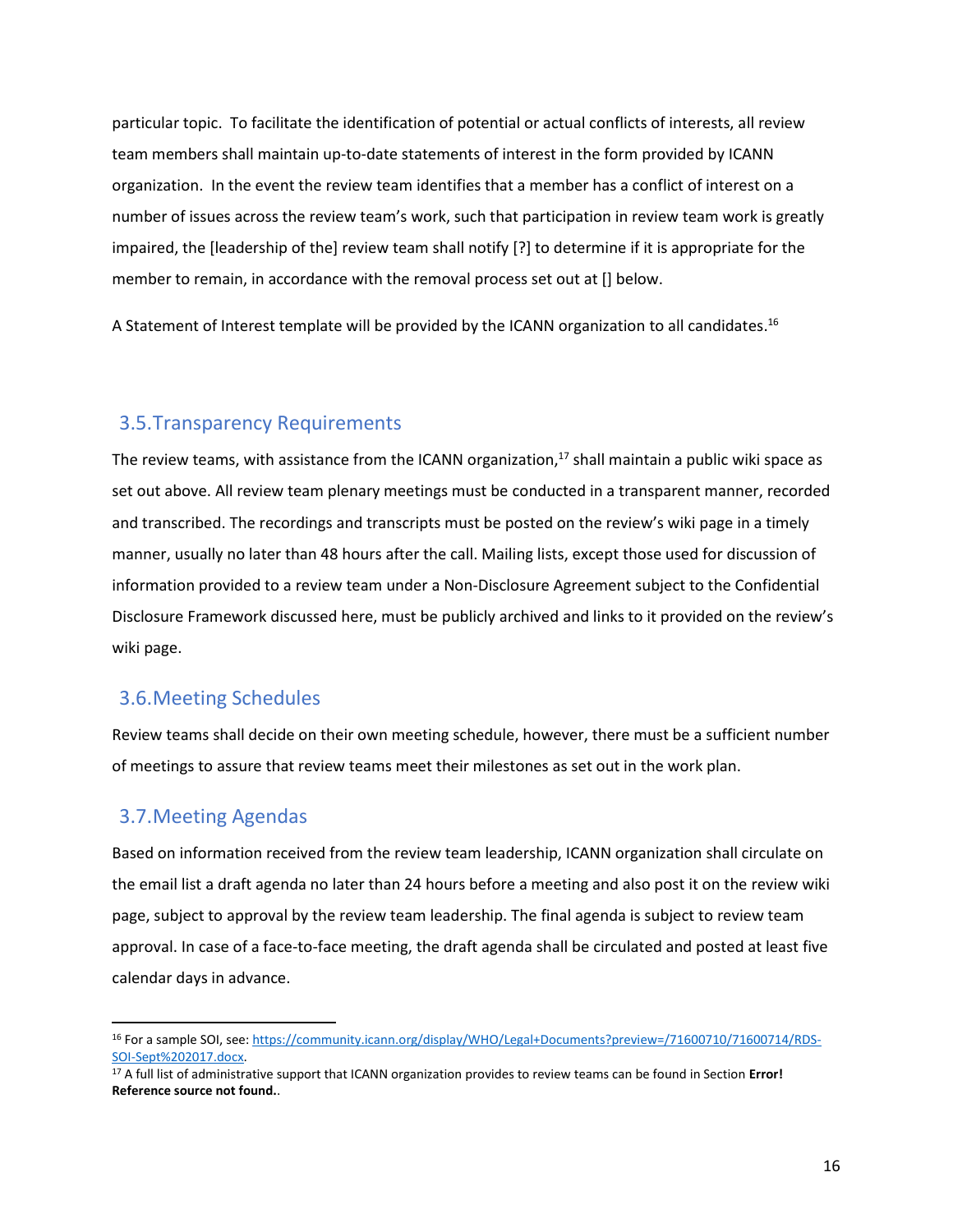## <span id="page-16-0"></span>3.8.Meeting Attendance

Review team members are expected to attend all meetings. If members are not able to attend they shall inform the ICANN organization, so that their apology can be recorded in the meeting's minutes. ICANN organization shall keep an up-to-date attendance log that is posted on the review's wiki page. This information serves as the basis for review team participation reporting on the review fact sheet.

## <span id="page-16-1"></span>3.9.Roles and Responsibilities

The roles and responsibilities for all review team members include:

- Attend all meetings.
- Provide apologies for planned absences at least 24 hours in advance for all remote meetings; provide apologies for planned absence for face-to-face meetings as early as possible to minimize unnecessary expenses.
- Actively engage on email list(s) and other collaboration tools, including providing feedback when requested to do so through that medium.
- Actively engage with relevant stakeholder groups within the ICANN community, and within each review team member's respective community.
- Provide fact-based inputs and comments based on core expertise and experience.
- Undertake desk research as required and in accordance with scope of work, including assessment of implementation of recommendations from prior reviews.
- Be prepared to listen to others and make compromises in order to achieve consensus recommendations.
- Participate in sub-groups and assist with drafting of findings, recommendatons and other portions of of the Team Report as required.
- Comply with ICANN's Expected Standards of Behavior.

## 3.9.1. The roles and responsibilities for the Chair/Co-Chairs include:

- Remain neutral when serving as Chair or co-Chair.
- Identify when speaking in individual capacity.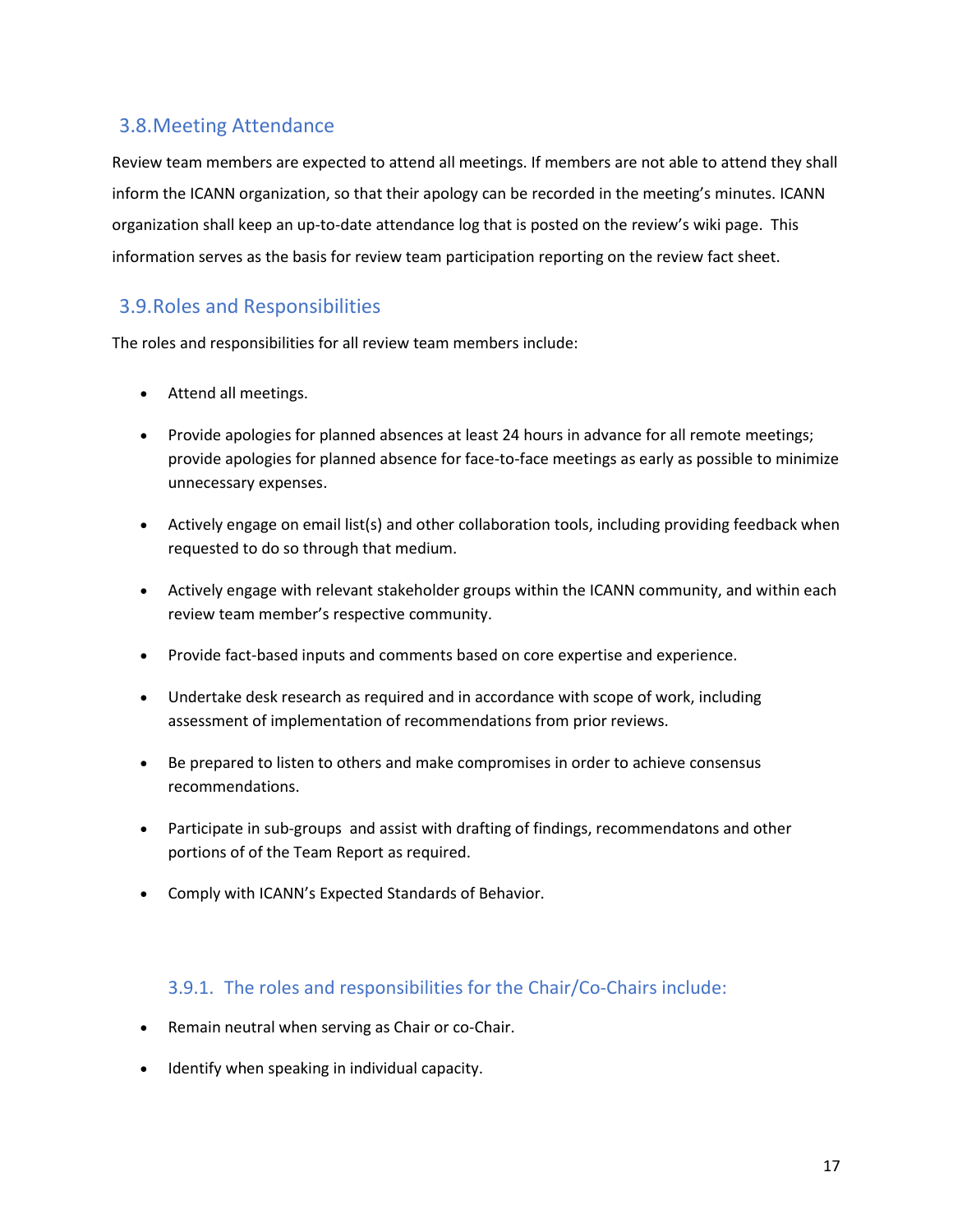- Maintain standards and focus on the aims of the review team as established in the terms of reference.
- Drive toward delivery of key milestones according to the work plan.
- Ensure effective communication between review team members and with broader community, Board and ICANN organization.
- Set the agenda and run the meetings.
- Ensure that all meeting attendees get accurate, timely and clear information and that each review team member has an opportunity to express his/her point of view
- Determine and identify the level of consensus within the review team.
- Provide clarity on review team decisions.
- Ensure decisions are acted upon.
- Build and develop team-work with co-Chairs and the ICANN organization team supporting work of the review.
- Manage the review team's budget and work with the ICANN organization team supporting work of the review to provide reporting to maintain accountability and transparency.

## <span id="page-17-0"></span>3.10. Sub-Teams

The review team may establish sub-teams of members that act as research teams to explore specific issues.

The review team can create as many sub-teams as it deems necessary to complete its tasks through its standard decision process, as follows.

- Sub-teams will only be composed of review team members and will have a clear scope, timeline, deliverables and leadership.
- Sub-teams when formed will appoint a rapporteur who will report the progress of the subteam back to the plenary on a defined timeline.
- Sub-teams will operate as per the provisions of the Operating Standards, and all sub-team requests for support, including but not limited to funding, resources, or support from the ICANN organization, requires review team approval.
- Sub-teams may arrange face-to-face meetings in conjunction with review team face-to-face meetings, subject to approval by the full review team.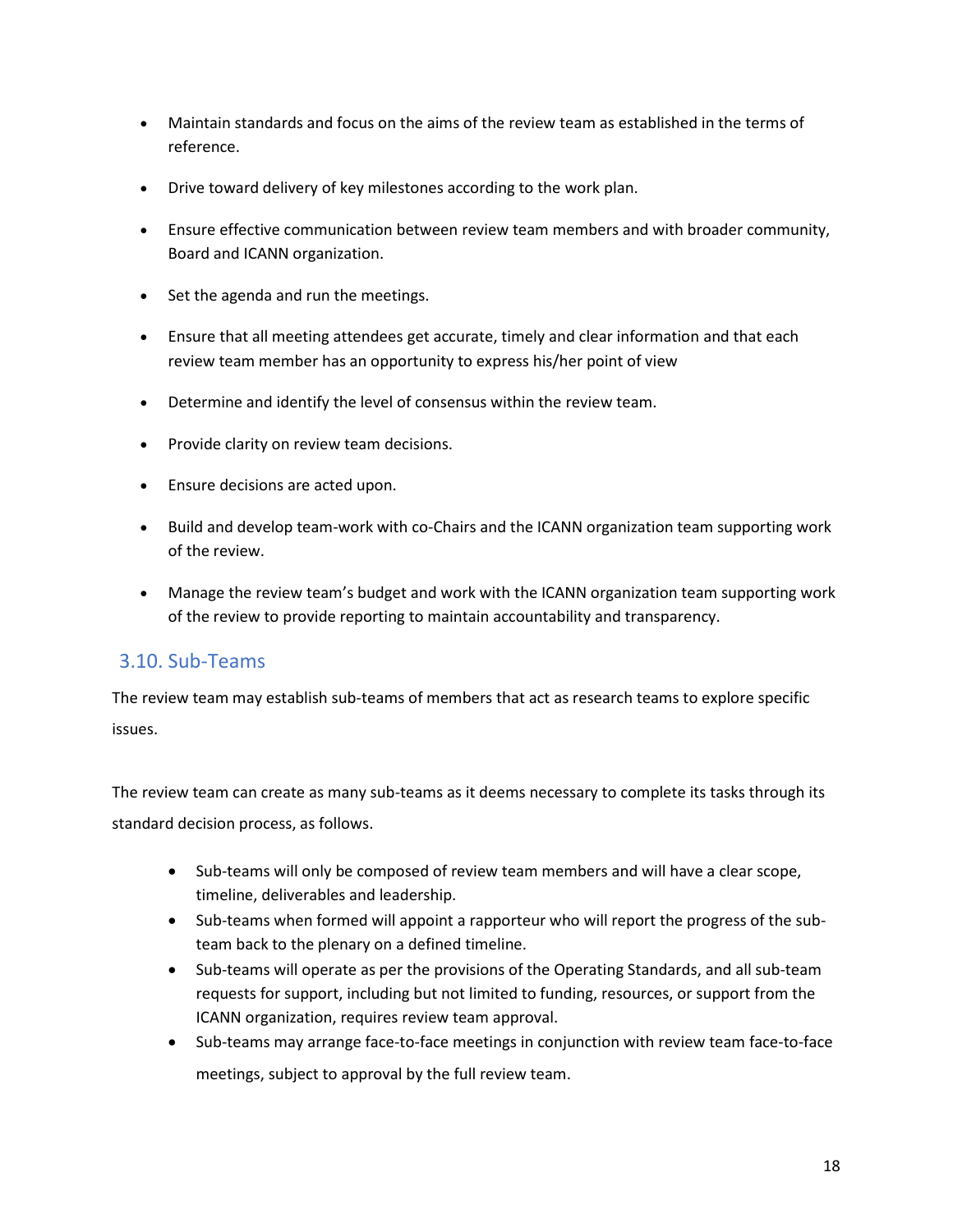• All documents, reports and recommendations prepared by a sub-team will require review team approval before being considered a product of the review team.

The review team may terminate any sub-team at any time.

Sub-teams, if so required, shall receive support from ICANN organization to the same extent as the full review is supported, subject only to staffing limitations, of which the review team must be informed.

## <span id="page-18-0"></span>3.11. Determining Review Team Leadership

At the inception of the review team, and only until a Chair or co-Chairs is/are appointed, a supporting member of the ICANN organization will lead and faciliate all review team calls.

At the first review team meeting, the facilitator shall call for volunteers to take on the position of co-Chairs. All review team members are eligible and can put themselves forwarded, either during the first review team meeting or on the mailing list.

The nomination for co-Chairs shall remain open for two calendar weeks. If three or fewer volunteers step forward as co-Chairs, they shall assume the co-Chair roles without a poll.

If more than three candidates put themselves forward, the acting Chair calls for a poll with each review team member casting up to three votes for their preferred candidate(s). The poll can be conducted during a call, by email, or in person, or a combination of the three. The three candidates who obtain the most votes are elected co-Chairs.

It is encuraged that co-Chairs hail from different times zones and different SO/ACs.

## <span id="page-18-1"></span>3.12. Terms of Reference

Once the co-Chairs are selected, and before any substantive review work is started, the review team shall draft the terms of reference, a template for which shall be provided by the ICANN organization. The drafting of the terms of reference plan (se[e 3.13](#page-19-0) ) should be completed within two months. The terms of reference shall contain:

- Overview
- Background of the review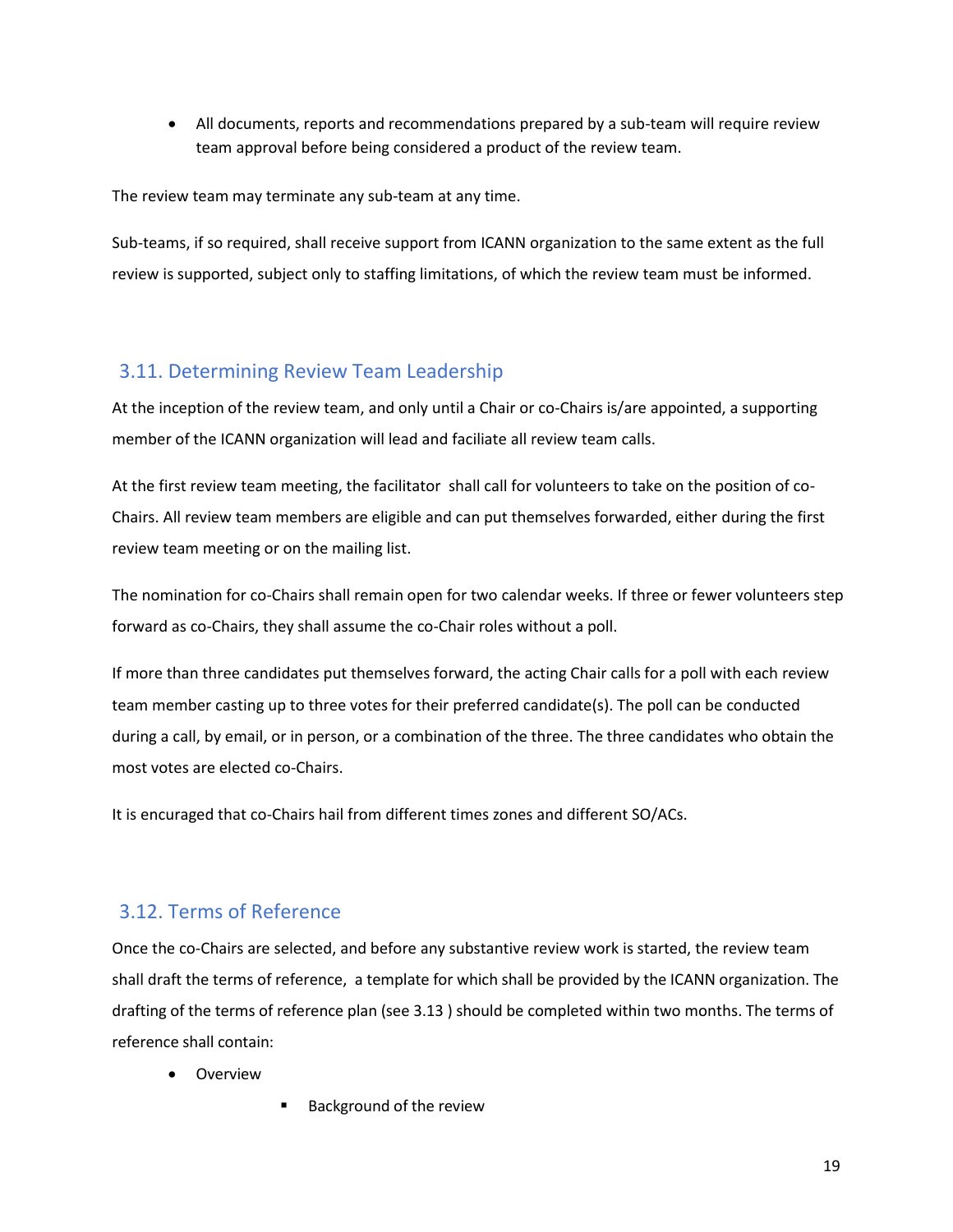- **Scope**
- Deliverables as specified in the work plan
- Membership
	- Roles and Responsibilities of review team members including any additions to those listed in these Operating Standards
	- Roles and Responsibilities of review team Co-Chairs including any additions to those listed in these Operating Standards
- Methodology
	- Decision-making subject to the requirements in the Bylaws and the guidelines provided in these Operating Standards
	- Accountability and Transparency requirements, subject to the guidelines provided in these Operating Standards
	- Reporting procedures
	- Dependencies on other reviews, if applicable

ICANN organization will provide the review team with a template for the terms of reference, based on best practices, documents and procedures used during previous reviews and lessons learned from prior reviews. The review team may adapt the terms of reference template to its specific needs.

Once completed and adopted by the full review team, the terms of reference shall be provided to the Board to fulfill the relevant Board resolution. The Board may ask for additional information if any required details, as listed above, are missing. The finalized terms of references shall be published on the review wiki page.

## <span id="page-19-0"></span>3.13. Work Plan

The work plan is based on the agreed upon scope and generally is produced once the terms of reference are completed. A work plan template shall be provided by ICANN organization. The combined drafting of the work plan and the terms of reference (see [3.12\)](#page-18-1) should be completed within four months of the first meeting of the review team. The work plan shall contain, at a minimum, target dates for the following deliverables:

• Analysis of implementation activities from prior review (if so mandated)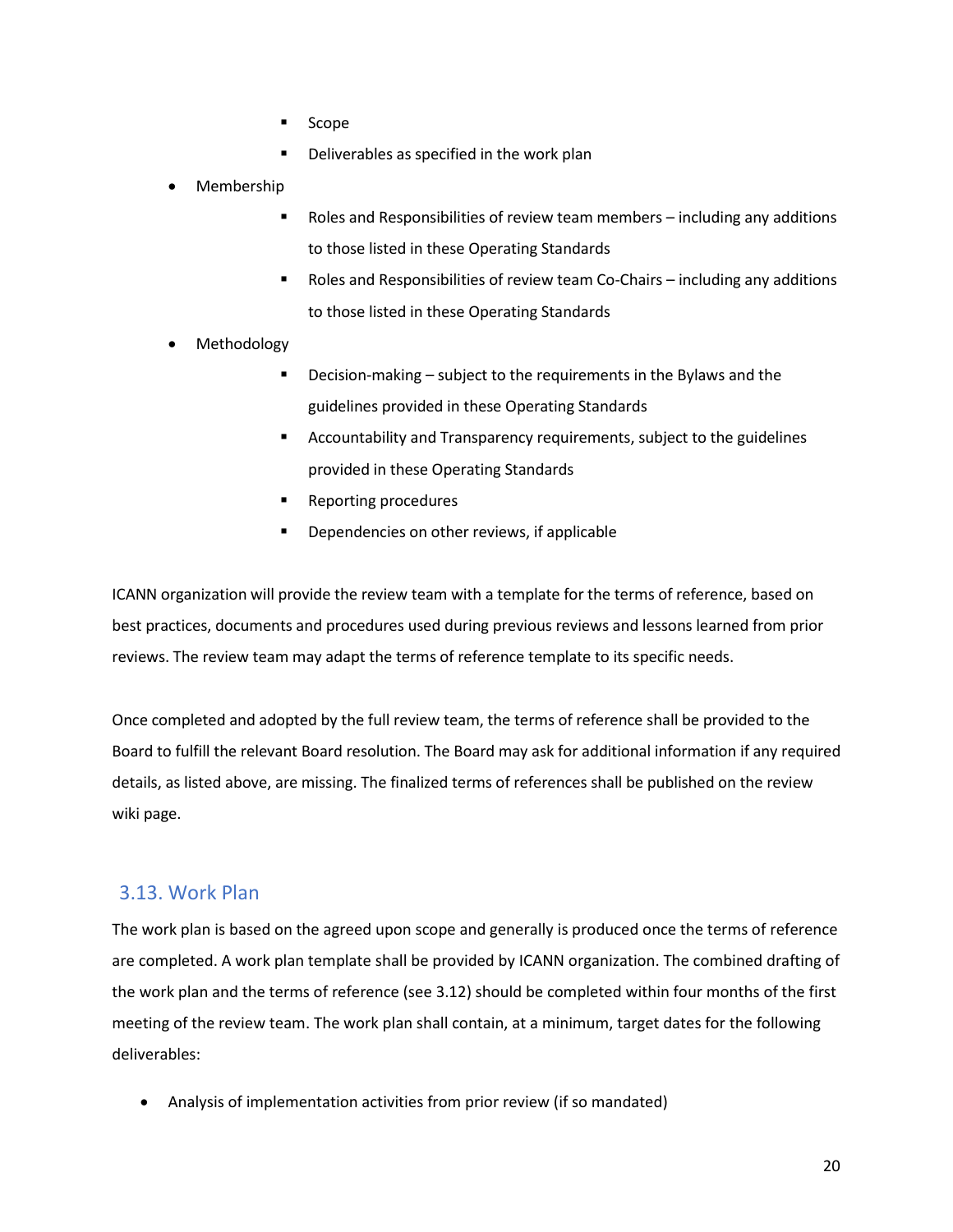- Desired face-to-face meetings
- Identification of need for any external research and an explanation of its relevance
- Deadline dates for external research requests
- Goals and deliverables for all ICANN meetings that fall within the review timeline
- Publication of interim findings
- Publication of Draft Report
- Public comment period for Draft Report
- Publication of Final Report

The review team shall regularly consult the work plans and it shall provide updates if and when necessary. The work plan shall be published on the review team's wiki page.

ICANN organization will provide the review team with a template for the work plan, based on documents used during previous reviews.

Once completed, the work plan shall be published on the review wiki page.

## <span id="page-20-0"></span>3.14. Resignation of Review Team Members

Review team members may resign from the review team at any time. Their resignation may contain a rationale and be addressed to the co-Chairs and to the SO/AC that nominated the resigning review team member.

The SO/AC whose member resigned may elect to nominate a replacement in accordance with its own, internal procedures, while considering if it is beneficial to do so due to the status of the review. The SO/AC may nominate a member from the initial group of applicants it received or, alternatively, publish a call for volunteers to receive new applications. It shall inform the review team co-Chairs of their procedural decision, and indicate a timeframe by which the new member will be nominated.

Once nominated by the relevant SO/AC, within two calendar weeks the the SO/AC Chairs shall convene to consider the appointment of the nominated replacement. If the SO/AC Chairs cannot reach consensus on the appointment, then by consensus. Failure to obtain consensus may result in a straw poll being held – if the candidate does not receive a majority the SO/AC shall nominate an alternative candidate subject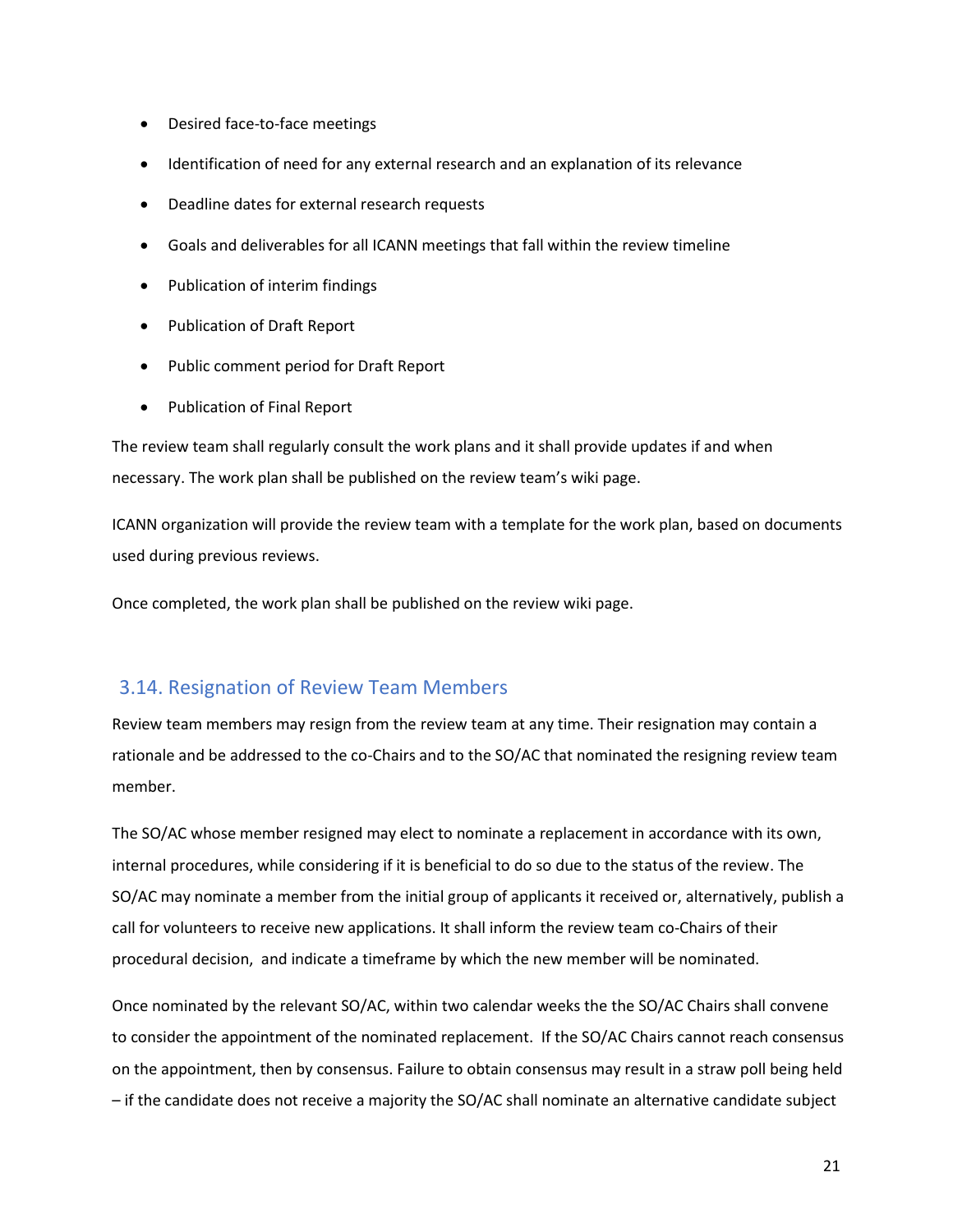to the same procedure detailed above.

Depending on the remaining time of a review, or any other factors, the relevant SO/AC may choose not to nominate a replacement candidate.

#### <span id="page-21-0"></span>3.15. Removal of Review Team Members

If a Review Team member is no longer able or willing to serve, the SO/AC making the original endorsement may fill the vacancy with a new member.

The SO/AC may nominate a new candidate according to their own internal procedures and their nomination is not limited to those candidates who originally applied requesting their endorsement.

Once nominated by the relevant SO/AC, within 2 calendar weeks the the SO/AC Chairs shall convene to select the nominated replacement by consensus. Failure to obtain consensus may result in a straw poll being held – if the candidate does not receive a majority the SO/AC shall nominate an alternative candidate subject to the same procedure detailed above.

Depending on the remaining time of a review, or any other factors, the relevant SO/AC may choose not to nominate a replacement candidate.

If a Review Team member is sufficiently inactive or disruptive as to cause at least 70% of Review Team members (excluding the member in question) to request their removal, such member will be asked to resign. If such member refuses to resign, the SO/AC that endorsed the member will be requested to withdraw their endorsement and nominate a replacement. Should the SO/AC not take action, the member can be removed by a 70% majority vote of the Review Team members (excluding the member in question). Balloting shall be carried out in such a way as to not reveal how individual members voted.

## <span id="page-21-1"></span>3.16. Reporting

Review team members are, as a general matter, encouraged to report back to the nominating entity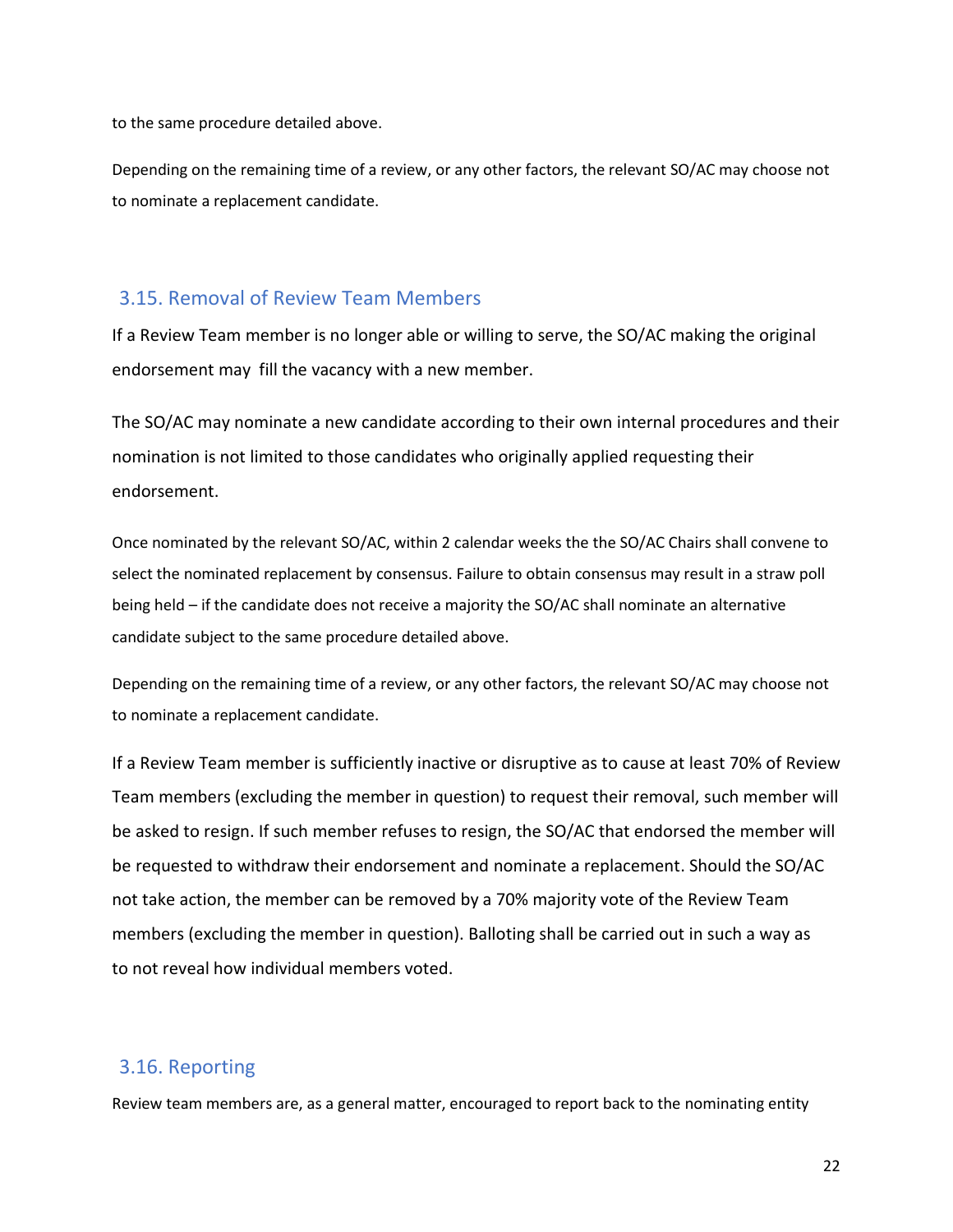that with respect to the work of the review team, using publicly available information.

As and when requested by the ICANN Board, the review team will provide regular updates to the Organizational Effectiveness Committee, whose charter stipulates that it 'oversees the conduct of reviews'.<sup>18</sup> ICANN organization may assist with this effort.

ICANN organization will also provide a quarterly fact sheet detailing relevant metrics on the review, including attendance records of review team members, progression of work, and budget updates. A template for such a fact sheet will be provided by the ICANN organization support staff to each review team.

## <span id="page-22-0"></span>3.17. Budget Management

The review team is responsible to manage its own budget. All expenditures related to third parties are subject to ICANN's procurement policy, and all travel expenditures are subject to ICANN's Constituency Travel Guidelines.<sup>19</sup> The overall budget envelope for each Specific review is allocated by the ICANN Board as part of ICANN's annual budget process; the review team will work with ICANN organization to provide appropriate justification, rationale and clear documentation of the review team's expenditures in line with ICANN's transparency and accountability standards..

The approved review team budget covers:

 $\overline{\phantom{a}}$ 

- Travel support for review team members, subject to ICANN's Community Travel Guidelines.
- Costs related to face-to-face meetings, such as room hire, and catering.
- **•** Services provided by independent experts<sup>20</sup>.
- Other tools or services relevant to the review work.

If additional funds are required beyond the budget allocation, the review team must submit a request to the ICANN Board, in accordance with all applicable procedures, including a rationale, and subject to relevant timelines. ICANN organization will provide administrative support for making such a request.

<sup>18</sup> See Section II, B[: https://www.icann.org/resources/pages/charter-oec-2017-05-11-en.](https://www.icann.org/resources/pages/charter-oec-2017-05-11-en) 

<sup>19</sup> See https://www.icann.org/resources/pages/travel-support-2012-02-25-en#guidelines.

<sup>&</sup>lt;sup>20</sup> Contracting of independent experts is subject to the guidelines detailed in these Operating Standards.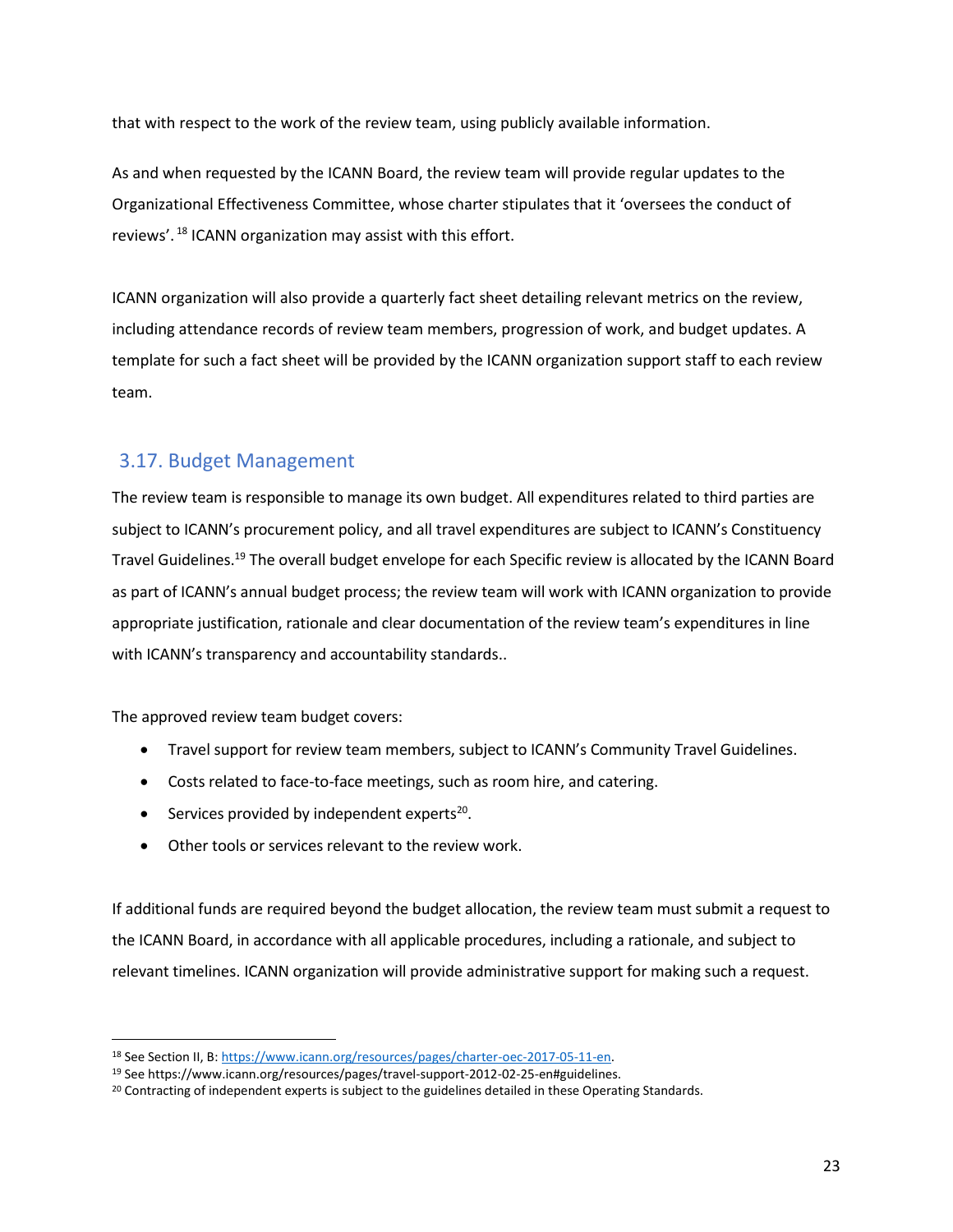## <span id="page-23-0"></span>3.18. Travel Support

Members of the review team who request funding from ICANN to attend face-to-face meetings convened outside of ICANN's public meetings will receive travel support in accordance with ICANN's standard community travel policies and subject to the review team's budget.

When a review team face-to-face meeting is held in conjunction with an ICANN public meeting, as well as outreach sessions scheduled outside ICANN meetings, review team Members, who are not funded otherwise, may receive travel support for the days necessary for the review team members to attend these meetings.

## <span id="page-23-1"></span>3.19. Independent Experts

As per the Bylaws, the review team may solicit and select independent experts "to render advice as requested by the review team. ICANN shall pay the reasonable fees and expenses of such experts for each review contemplated by [Section 4.6 of the Bylaws] to the extent such fees and costs are consistent with the budget assigned for such review."<sup>21</sup>

For the purpose of Specific reviews, independent experts are third parties that may be contractually engaged by ICANN to provide advice to the review team. Should the need for independent experts arise, the review team will consider the scope of work required, expected deliverables, necessary skills and expertise, and the budget implications associated with the project.

## 3.19.1. Procurement of Independent Experts

To initiate a request for engagement of an independent expert, the review team will create and formally approve a statement of work which includes:

- A clear, specific project title and concise description of the work to be performed
- A description of required skills, skill level, and any particular qualifications
- Concrete timelines for deliverables, including milestones and measureable outcomes
- Any additional information or reference material as needed to detail requirements

The co-Chairs will communicate the review team's request to ICANN organization for processing in

 $\overline{\phantom{a}}$ <sup>21</sup> Bylaws, Article 4, Section 4.6 (a)(iv), see https://www.icann.org/resources/pages/governance/bylaws-en.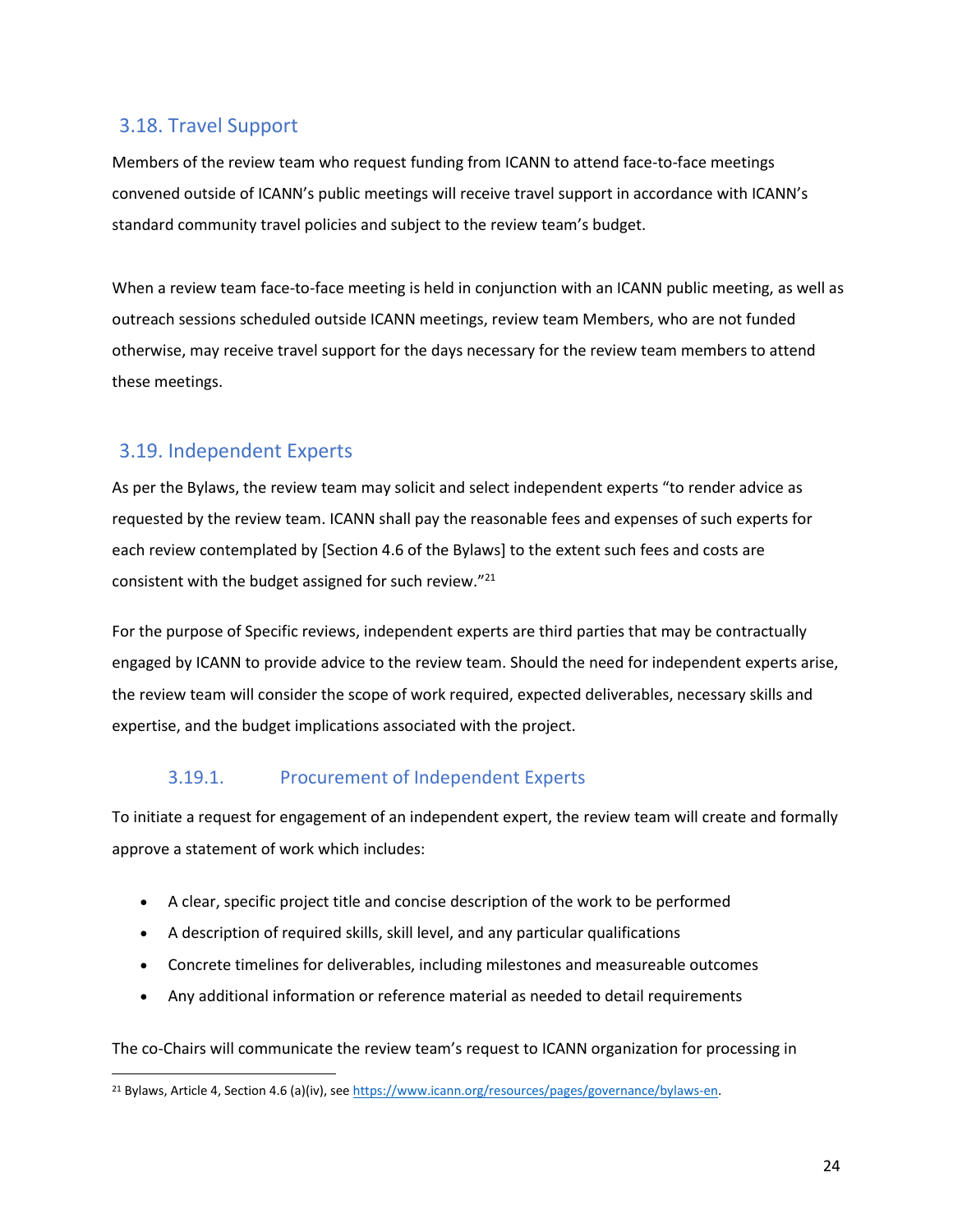accordance with ICANN's standard procedures, including ICANN's procurement guidelines.

Selection of experts to support the work of the review team will follow ICANN's procurement processes and guidelines.

The roles and responsibilities for the procurement, and management of an independent expert are shared as follows:

#### Review team

- Determines scope of work, skills/expertise, deliverables, timeline
- Approves expenditure
- Shares request for submissions with network
- Designates point person(s) from RT to select and interact with contractor
- Designates point person(s) share(s) responsibility with ICANN organization for selection of suitable candidate & management of work
- Manages substantive aspects of work (as defined in statement of work and within budgetary constraints)

#### ICANN organization

- Liaises with review team and ICANN Procurement
- Determines appropriate procedural steps based on scope of work
- Manages operational elements, financials, and deliverables, based on contractual terms
- Manages invoicing and remittances
- Monitors for compliance with contractual terms
- Ensures compliance with procurement process and best practices
- Informs applicants that some information will be shared with designated point person(s) (no cost or contractual terms will be shared)
- Announces request for submissions or proposals
- Identifies contractors based on criteria
- Evaluates candidates
- Shares responsibility with designated point person(s) from RT for selection of suitable candidate
- Negotiates contract

## 3.19.2. Considering advice from independent experts

The review team shall five appropriate consideration to any work submitted by an independent expert.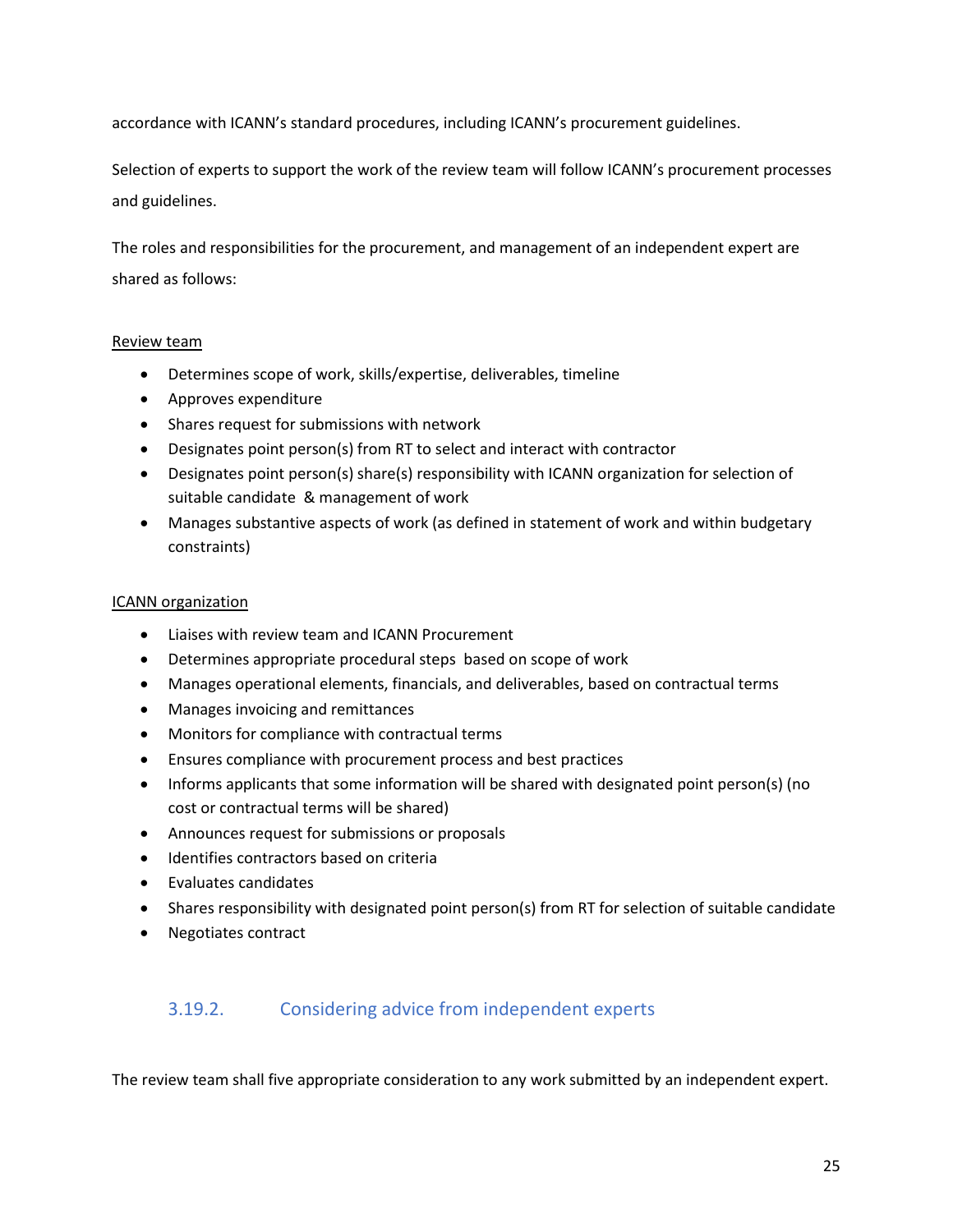While the review team is at liberty to adopt or reject any input or advice provided by an independent expert, it must include a dedicated section in its draft and final reports that details how the indepdnent examiner's work was taken into consideration by the review team.

In case the independent examiner provides concrete advice, and the review team rejects that advice, a rationale shall be provided.

Any work that the indpdnent experts sumits to the review team shall be included in full as an annex to the review team's draft and final reports.

## <span id="page-25-0"></span>3.20. Decision-Making Procedure

 $\overline{\phantom{a}}$ 

According to the Bylaws: "Review team decision-making practices shall be specified in the Operating Standards, with the expectation that review teams shall try to operate on a consensus basis. In the event a consensus cannot be found among the members of a review team, a majority vote of the members may be taken." <sup>22</sup>

With regards to drafting recommendations, the Bylaws state: "Each report of the review team shall describe the degree of consensus or agreement reached by the review team on each recommendation contained in such report. Any member of a review team not in favor of a recommendation of its review team (whether as a result of voting against a matter or objecting to the consensus position) may record a minority dissent to such recommendation, which shall be included in the report of the review team  $[\ldots] \rule{0pt}{1.1ex} \rule{0pt}{2ex}''^{23}$ 

The review team Leadership will be responsible for designating each decision as having one of the following designations:

• Full consensus - no review team members speak against the recommendation in its last readings.

<sup>22</sup> Bylaws, Article 4, Section 4.6(a)(iii), see [https://www.icann.org/resources/pages/governance/bylaws-en.](https://www.icann.org/resources/pages/governance/bylaws-en) 

<sup>&</sup>lt;sup>23</sup> Bylaws, Article 4, Section 4.6(a)(iv)(A), se[e https://www.icann.org/resources/pages/governance/bylaws-en.](https://www.icann.org/resources/pages/governance/bylaws-en)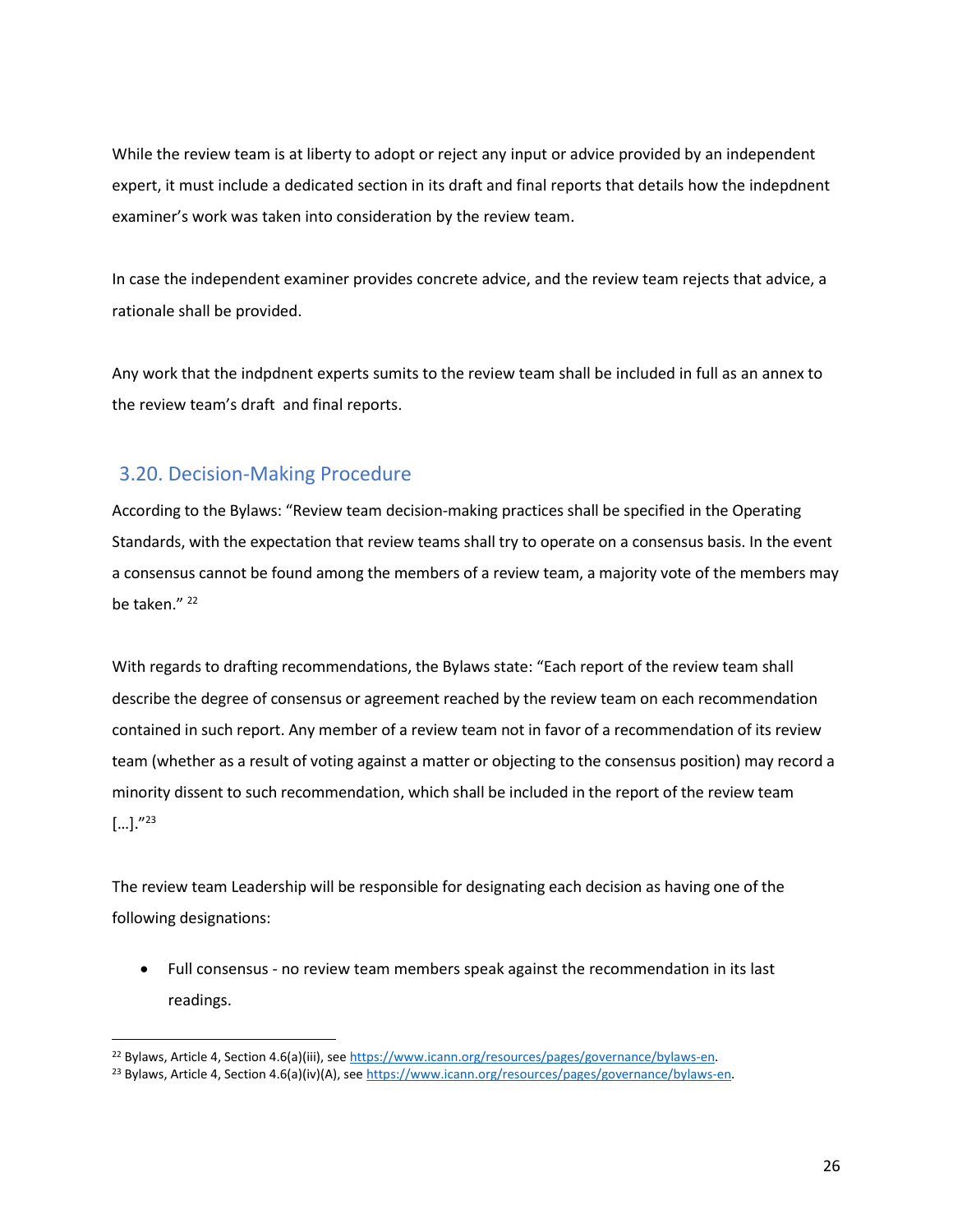- Consensus a small minority disagrees, but most agree.
- Strong support but significant opposition most of the group supports a recommendation but a significant number do not.
- Divergence no strong support for any particular position, rather many different points of view. Sometimes this is due to irreconcilable differences of opinion and sometimes it is due to the fact that no one has a particularly strong or convincing viewpoint, but the members of the group agree that it is worth listing the issue in the report nonetheless.
- Minority statement (see also Sectio[n 4.4\)](#page-33-1) a proposal where a small number of people support the recommendation. This can happen in response to a Consensus, Strong support but significant opposition, and No Consensus; or, it can happen in cases where there is neither support nor opposition to a suggestion made by a small number of individuals.

In cases of Consensus, Strong support but significant opposition, and No Consensus, an effort should be made to document that variance in viewpoint and to present adequately any minority statements that may have been made. Documentation of minority statement recommendations normally depends on text offered by the proponent(s). In all cases of Divergence, the co-chair(s) should encourage the submission of minority statement(s).

The recommended method for discovering the consensus level designation on recommendations should work as follows:

- i. After the review team has discussed an issue long enough for all issues to have been raised, understood and discussed, the co-Chairs make an evaluation of the designation and publish it for the review team to review.
- ii. After the review team has discussed the RT Leadership's estimation of designation, the coco-Chair(s) should reevaluate and publish an updated evaluation.
- iii. Steps (i) and (ii) should continue until the co-Chair(s) makes an evaluation that is accepted by the review team.
- iv. The co\_Chairs may decide that the use of a majority is reasonable in line with the Bylaws Article IV, Section 4.6(a)(C)(iii). Some of the reasons for this might be:

27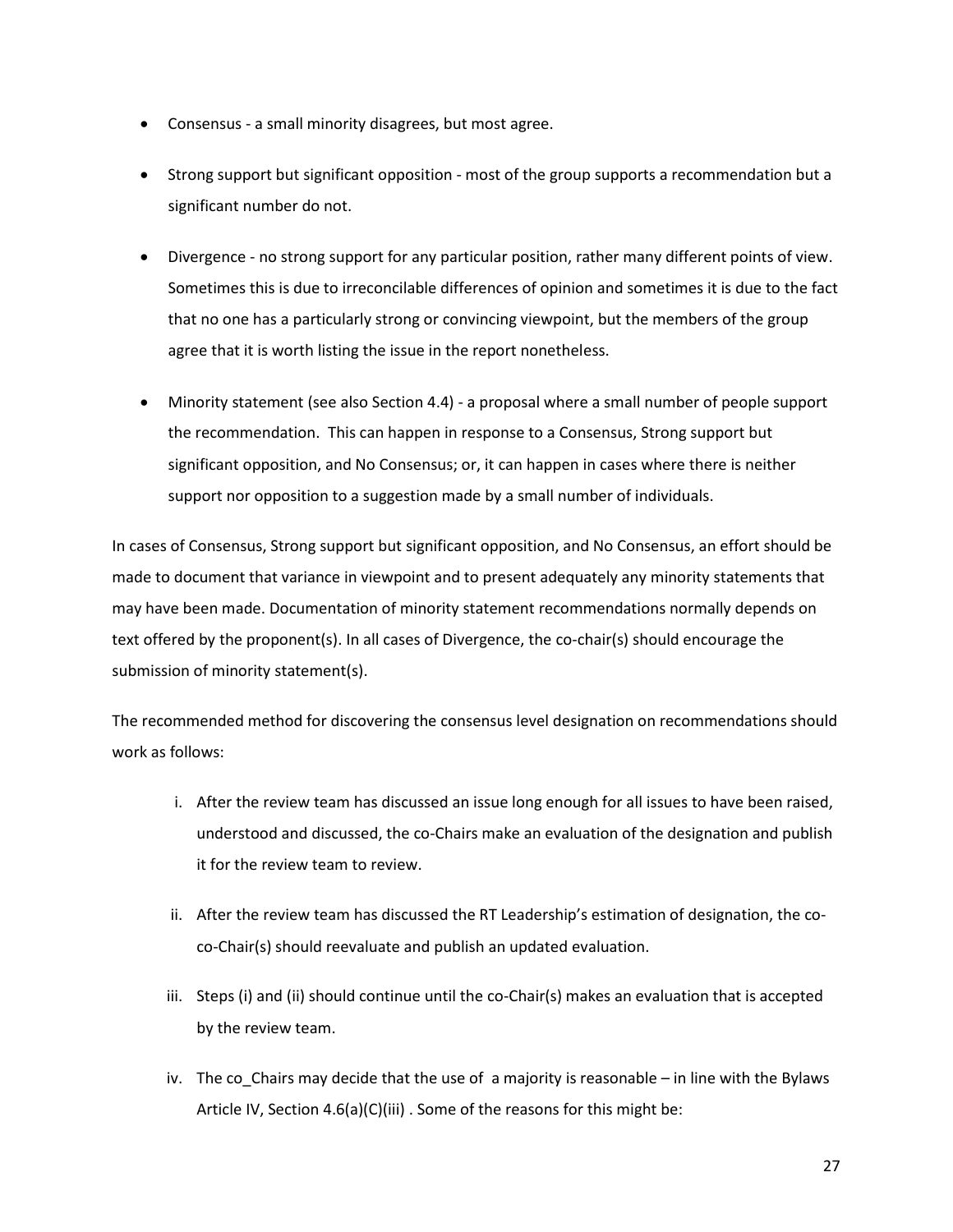- A decision needs to be made within a time frame that does not allow for the natural process of iteration and settling on a designation to occur.
- It becomes obvious after several iterations that it is impossible to arrive at a designation. This will happen most often when trying to distinguish between Consensus and Strong support but Significant Opposition or between Strong support but Significant Opposition and Divergence.

Based upon the review team's needs, the co-Chairs may direct that review team participants do not have their name explicitly associated with any Full Consensus or Consensus view/position. However, in all cases, in which a group member represents the minority statement, their name must be explicitly linked to that position.

Consensus calls should always involve the entire review team and, for this reason, should take place on the designated mailing list to ensure that all review team members have the opportunity to fully participate in the consensus process. It is the role of the co-Chair(s) to designate which level of consensus is reached and announce this designation to the review team. Member(s) of the review team should be able to challenge the designation of the co-Chair(s) as part of the review team's discussion. However, if several participants in a review team disagree with the designation given to a position by the Chair(s) or any other consensus call, they may follow these steps sequentially:

- 1. Send email to the co-Chair(s), copying the review team explaining why the decision is believed to be in error.
- 2. If the co-Chair(s) still disagrees with the opposing member, a straw poll shall be conducted to determine the result.

## <span id="page-27-0"></span>3.21. Confidentiality Disclosure Framework

As per the Bylaws:<sup>24</sup>

 $\overline{\phantom{a}}$ 

<sup>&</sup>lt;sup>24</sup> ICANN Bylaws, Article 4, Section 4.6 (a)(iv)(A), se[e https://www.icann.org/resources/pages/governance/bylaws-en.](https://www.icann.org/resources/pages/governance/bylaws-en)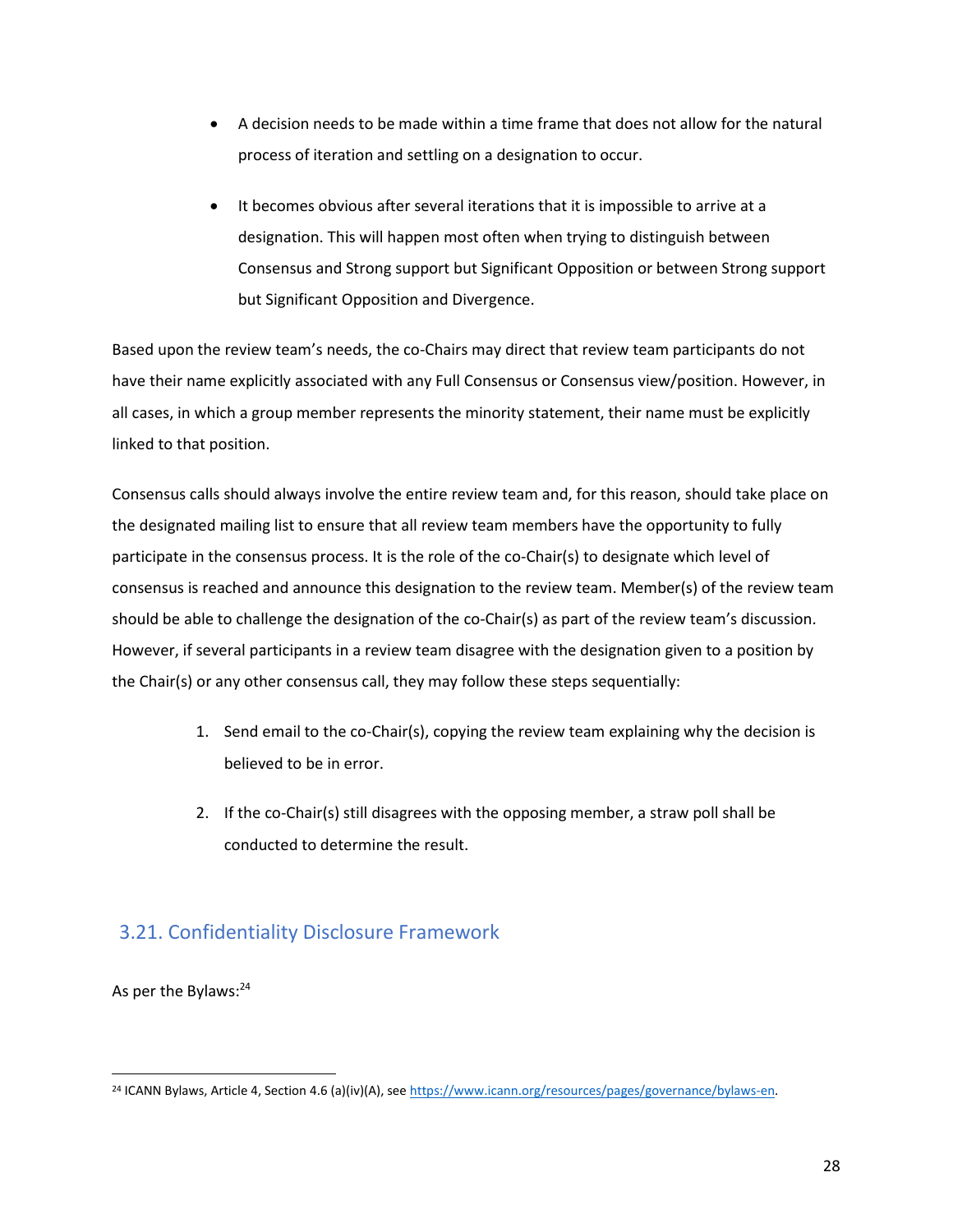"To facilitate transparency and openness regarding ICANN's deliberations and operations, the review teams, or a subset thereof, shall have access to ICANN internal information and documents pursuant to the Confidential Disclosure Framework set forth in the Operating Standards (the "Confidential Disclosure Framework"). The Confidential Disclosure Framework must be aligned with the following guidelines:

"(1) ICANN must provide a justification for any refusal to reveal requested information. ICANN's refusal can be appealed to the Ombudsman and/or the ICANN Board for a ruling on the disclosure request.

"(2) ICANN may designate certain documents and information as "for review team members only" or for a subset of the review team members based on conflict of interest. ICANN's designation of documents may also be appealed to the Ombudsman and/or the ICANN Board.

"(3) ICANN may require review team members to sign a non-disclosure agreement before accessing documents."

The Confidentially Disclosure Framework (CDF), aligned with the provision set out in the Bylaws, is annexed to this document. A copy will be provided to all review team members at the start of the review.

Review team members that do not wish to adhere to the conditions set forth in the CDF to access confidential information, may continue to participate in the review. Yet, as detailed in the CDF, they may face restriction when accessing documents and when participating in discussions pertaining to those documents.

A copy of the current Confidentially Disclosure Framework can be found on the ICANN website<sup>25</sup>.

## <span id="page-28-0"></span>3.22. Changes to the Scope while the review is underway

If at any time, the review team agrees by consensus that the scope is either too broad or too narrow, the Co-Chairs may contact the SO/ACs with the details of what changes the review team would like to see

 $\overline{\phantom{a}}$ 

<sup>25</sup> As an example, please see the CDF for the SSR2 Review:

[https://community.icann.org/display/SSR/Legal+Documents?preview=%2F64950831%2F71599536%2FOperating+Standards-](https://community.icann.org/display/SSR/Legal+Documents?preview=%2F64950831%2F71599536%2FOperating+Standards-+CONFIDENTIAL+DISCLOSURE+FRAMEWORK-+UPDATE+August+2017.pdf) [+CONFIDENTIAL+DISCLOSURE+FRAMEWORK-+UPDATE+August+2017.pdf](https://community.icann.org/display/SSR/Legal+Documents?preview=%2F64950831%2F71599536%2FOperating+Standards-+CONFIDENTIAL+DISCLOSURE+FRAMEWORK-+UPDATE+August+2017.pdf)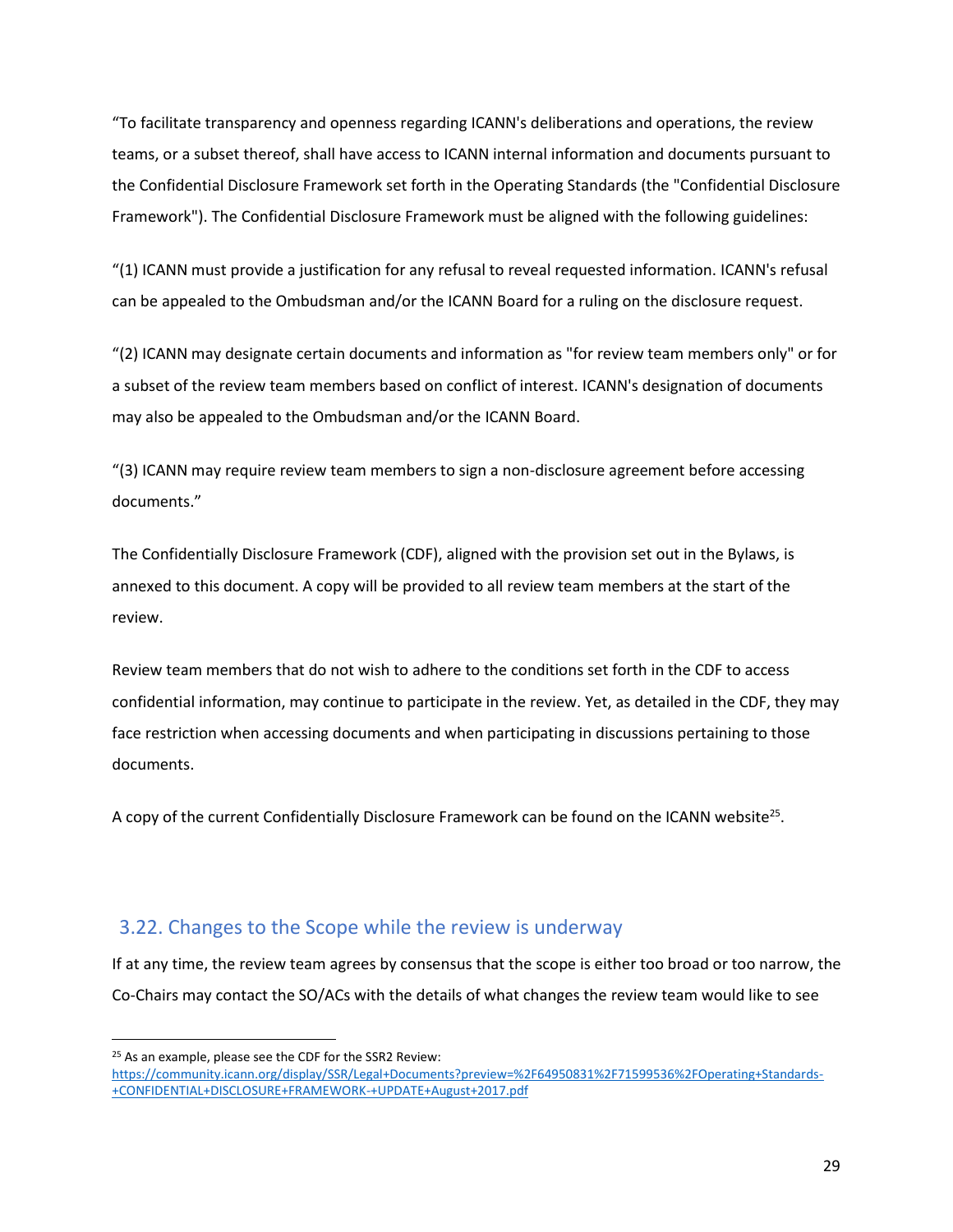made to the scope, including a detailed rationale why the scope needs expanding or restricting.

If no member of the Scope Drafting Team is a member of the review team, the Chairs of the Scope Drafting Team – or a person designated by her/him/them – shall be consulted, and, their view on the necessity for an amendment to the scope shall be included in the rationale for the change.

Any proposed change in scope shall be accompanied by a assessment of its impact on the timeline and budget of the review, and, like the initial scope, it must be in line with the Bylaws and ICANN mission.

Once they have received the proposal for a changed scope, including the rationale and the view of the Chair of the Scope Drafting Team (or her/his designate), the SO/ACs shall respond, according to their own procedure, to the review team whether it supports or objects to a change of scope within six (6) weeks. If an SO/AC requires more time they shall inform the review team at their earliest convenience on the likely time they require to provide a response. Unless three or more SO/ACs object to the change, the amended scope shall be submitted to Board for its consent, assuring that the amended scope remains aligned with the ICANN Bylaws and ICANN's mission.

Once the change of scope is confirmed, together with the Board's consent, the terms of reference and work plan shall be updated and an announcement on the updated scope be posted on icann.org.

## <span id="page-29-0"></span>3.23. Role of Observers

Anyone can sign up as an 'observer' to any Specific review team. The number of observers is not limited.

There shall be clear instructions on the review team wiki space on how to become an observer to that review.

All candidates who have applied for a review team but were not selected shall be offered by ICANN organization to participate as an observer.

All observers shall receive plenary meeting agendas, as well as information on where to find recordings of meetings and/or any supporting documentation.

Observers may stay updated on the review Ream's work in several ways: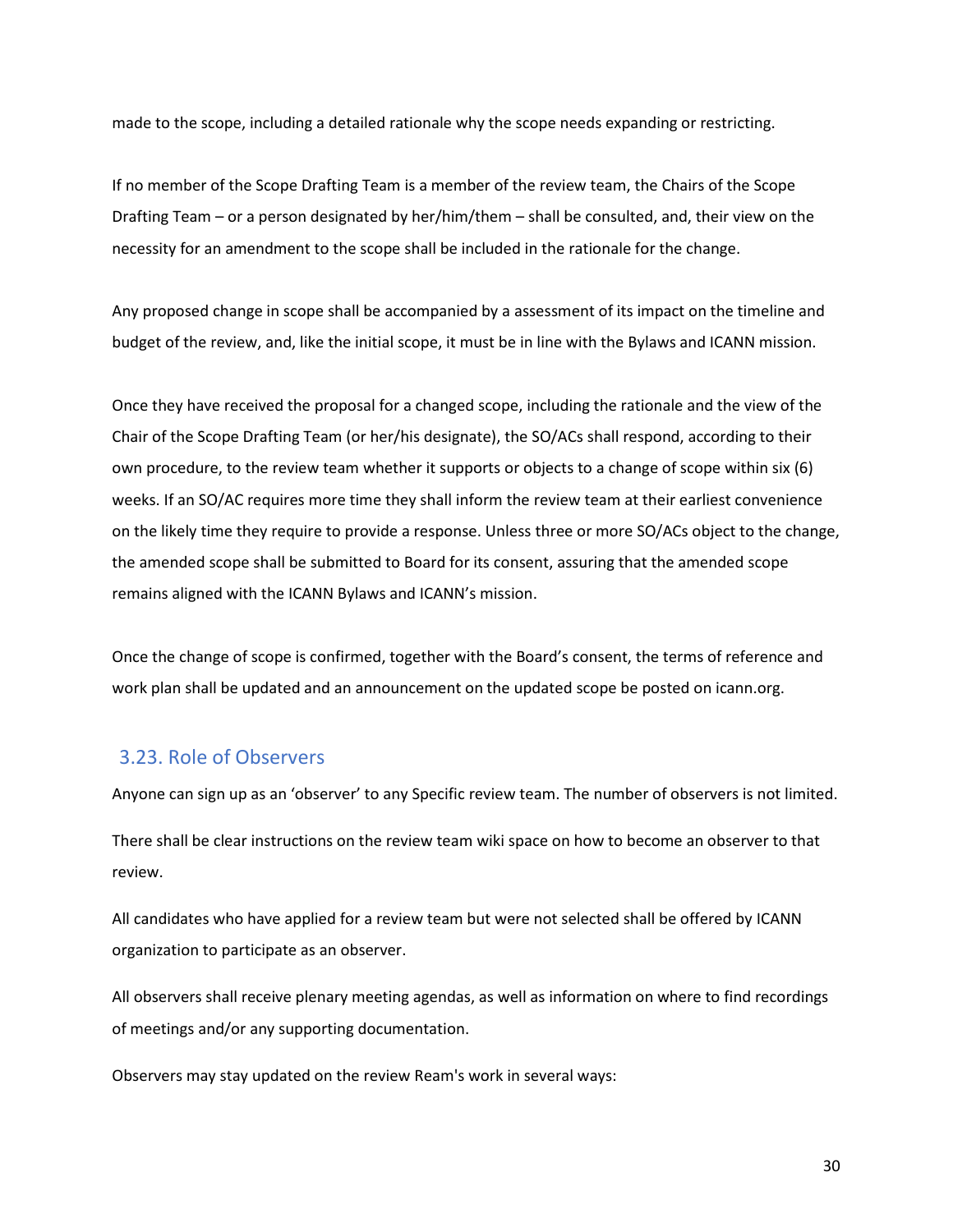- Attend a meeting virtually: All meetings, whether in person or online, will have a dedicated Adobe Connect room for Observers to participate. Observers may subscribe to the Observers email list by sending requests to the relevant staff person from the ICANN organization, details of which must be provided on the review wiki page.
- Attend a meeting in person: When review team members gather for public face-to-face meetings, Observers may attend to share their input and questions with the review team, subject to any applicable space limitation. The calendar of scheduled calls and meetings is published on the review team's wiki page.
- Email input to the review team: Observers may send an email to the review team to share input on their work. The relevant email address to direct such input shall be posted on the review team's wiki page. Having received input from Observers via email, the review team is encouraged to respond, if appropriate, and ensure that a record of the submission is posted on the review wiki page.
- Public Comments and public consultations: Observers may contribute their views via the standard public comment process and during public consultations.

## <span id="page-30-0"></span>4. Review Output and Board Consideration

## <span id="page-30-1"></span>4.1.Recommendations

The review team is expected to use all reasonably available information to provide answers, solutions, and recommendations to the issues, problems, and questions raised within the scope of the review.

The review team is expected to address all issues raised in the scope and, where appropriate, provide specific, measurable, realistic, achievable, and time-bound recommendations based on fact-based findings. In doing so, the review team is strongly encouraged to lay out problems it has discovered and to explain how its recommendations will address these, leading to substantive improvements.

To assure the feasibility and usefulness of its recommendations, the review team shall consult with the ICANN organization and Board in addition to its community-wide outreach. An open and transparent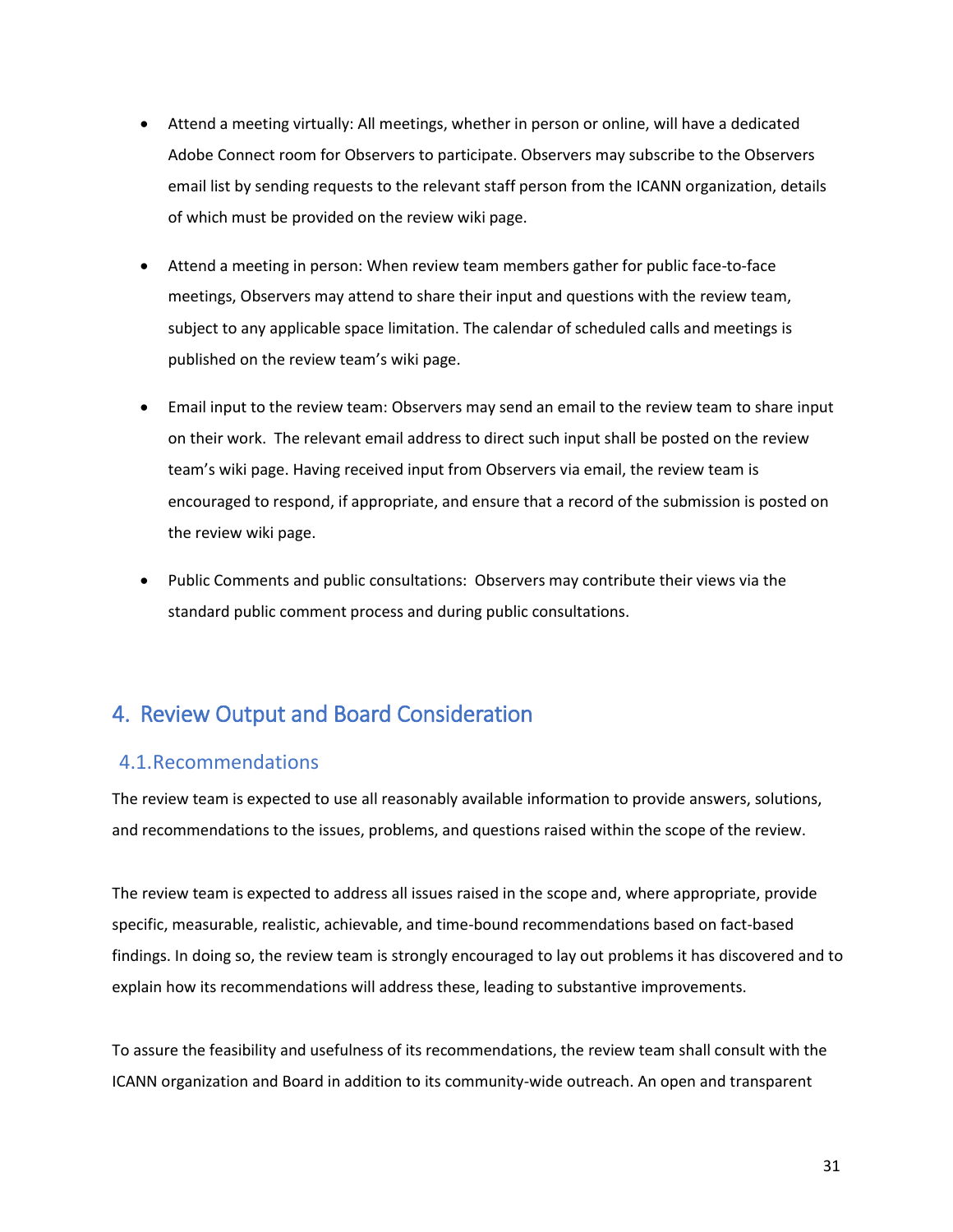exchange between these groups must occur,<sup>26</sup> so that the identified problems, the recommended solutions, and the expected impact of implementation is clearly defined and well understood by all.

After consulting with ICANN organization, and considering any feedback from the ICANN Board, the review team shall also take into consideration the expected impact of implementation on the workload of the ICANN community and whether there is sufficient community capacity and expertise to assure successful implementation.

To facilitate the eventual implementation of its recommendations, the review team shall include, wherever possible, relevant metrics and applicable key performance indicators (KPIs) that could be applied to assess implementation of each of its recommendations.

To help assure effective implementation and long-lasting improvements, review teams shall, wherever possible, produce specific, measurable, realistic, and time-sensitive recommendations.

Recommendations shall address specific problems, as identified by the review team. The number of total recommendations shall be as low as possible, while assure that all problems identified by the review team during the course of its work are addressed, and, where necessary, a recommendation is made how to address them.

Notwithstanding the need to assure that all identified issues are appropriately addressed, the review team shall strive to keep the total number of recommendations to a minimum. Furthermore, recommendations shall also include an indication as to whether their implementation should be a priority or whether implementation can be deferred until later in the implementation process. A categorization of reach recommendation as 'high priority', 'medium priority', or 'low priority' would be a useful guideline for the eventual planning of the implementation work.

## <span id="page-31-0"></span>4.2.Draft Report

 $\overline{a}$ 

The review team will produce two key outputs: the Draft Report and the Final Report. Review team is

<sup>&</sup>lt;sup>26</sup> Review team, subject matter experts, ICANN organization, ICANN Board. [who are these SMEs? Note: the term SMEs is also used in Section 5.5 of this document.]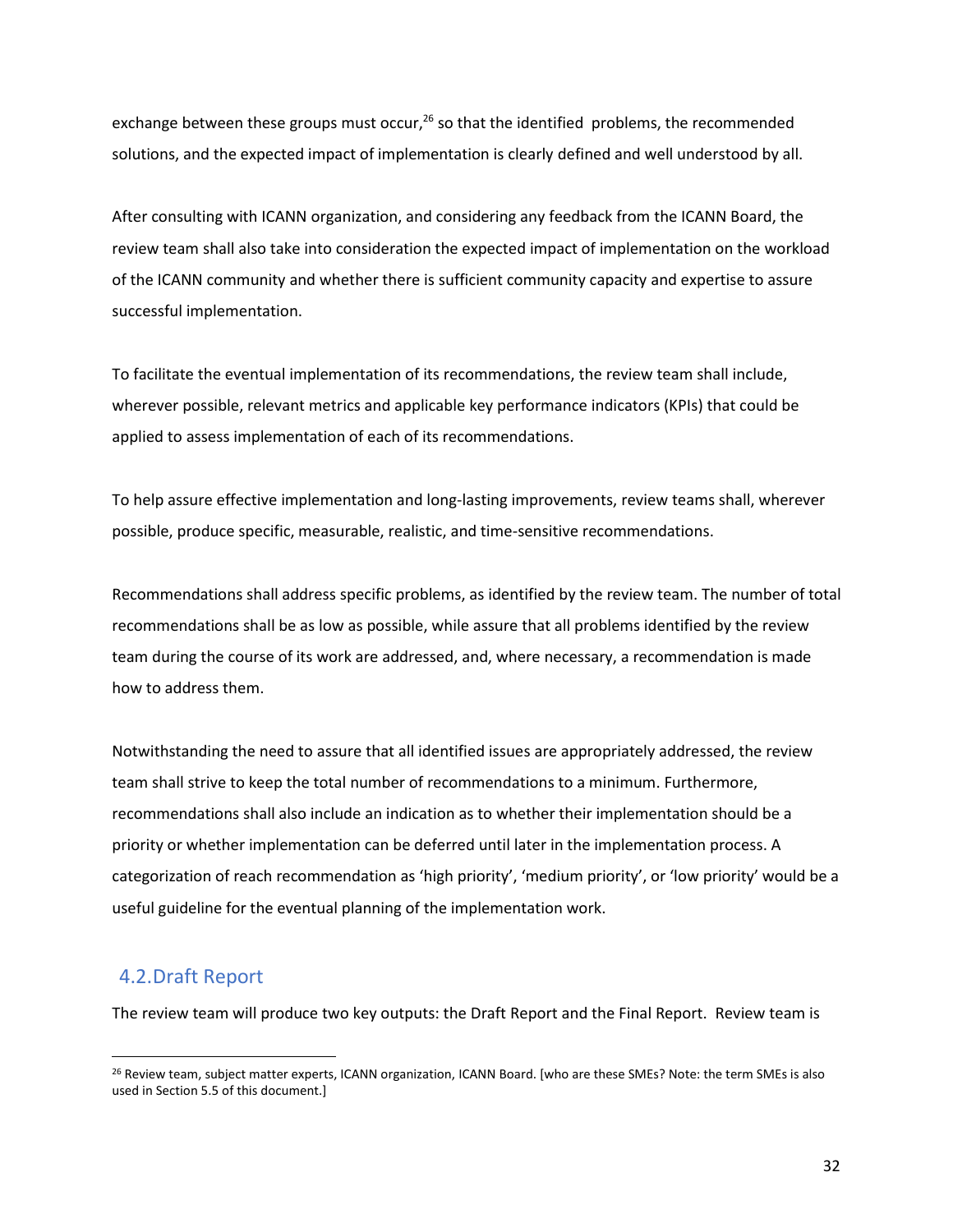strongy encouraged to formulate clear statements of identified issues and how the draft recommendations would address these issues – bounded by the agreed upon scope of work.

The Draft Report should include the following:

- Overview of the review team's working methods, tools used and analysis conducted.
- Facts and findings related to the investigation of the objectives identified in the scope.
- Resolution of all questions raised in the scope or those that arose subsequently during the course of the review.
- Summary of public consultations and engagement with SO/ACs and their input on the findings.
- Assessment of what processes (pertinent to the scope) worked well and where improvements can be made; the assessment ought to be based on and refer to facts, findings, and data provision wherever possible.
- Preliminary recommendations that address significant and relevant issues detected.
- A preliminary<sup>27</sup> impact analysis and definition of desired outcome, including initial definition of metrics to measure the effectiveness of the recommendations proposed by the review team, including, where possible, source(s) of baseline data for that purpose<sup>28</sup>:
	- o Identification of issue
	- o Definition of desired outcome, including metrics used to measure whether recommendation goals are achieved
	- $\circ$  Initial identification of potential problems in attaining the data or developing the metrics
	- o A suggested timeframe in which the measures should be performed
	- $\circ$  Define current baselines of the issue and define initial benchmarks that define success or failure
	- o Data retained by ICANN
	- o Industry metric sources
	- o Surveys or studies

 $\overline{\phantom{a}}$ 

• All recommendations should indicate a preliminary, non-binding level of consensus they have received, as defined in the Operating Standards. This is to inform the community during the

<sup>&</sup>lt;sup>27</sup> If it is not practical for the review team to include all details of the impact analysis, a rationale shall be included in the Draft Report, and the complete anlysis can then be included in the Final Report only.

<sup>&</sup>lt;sup>28</sup> The review team is expected to communicate with ICANN organization on the availability and relevancy of all data points.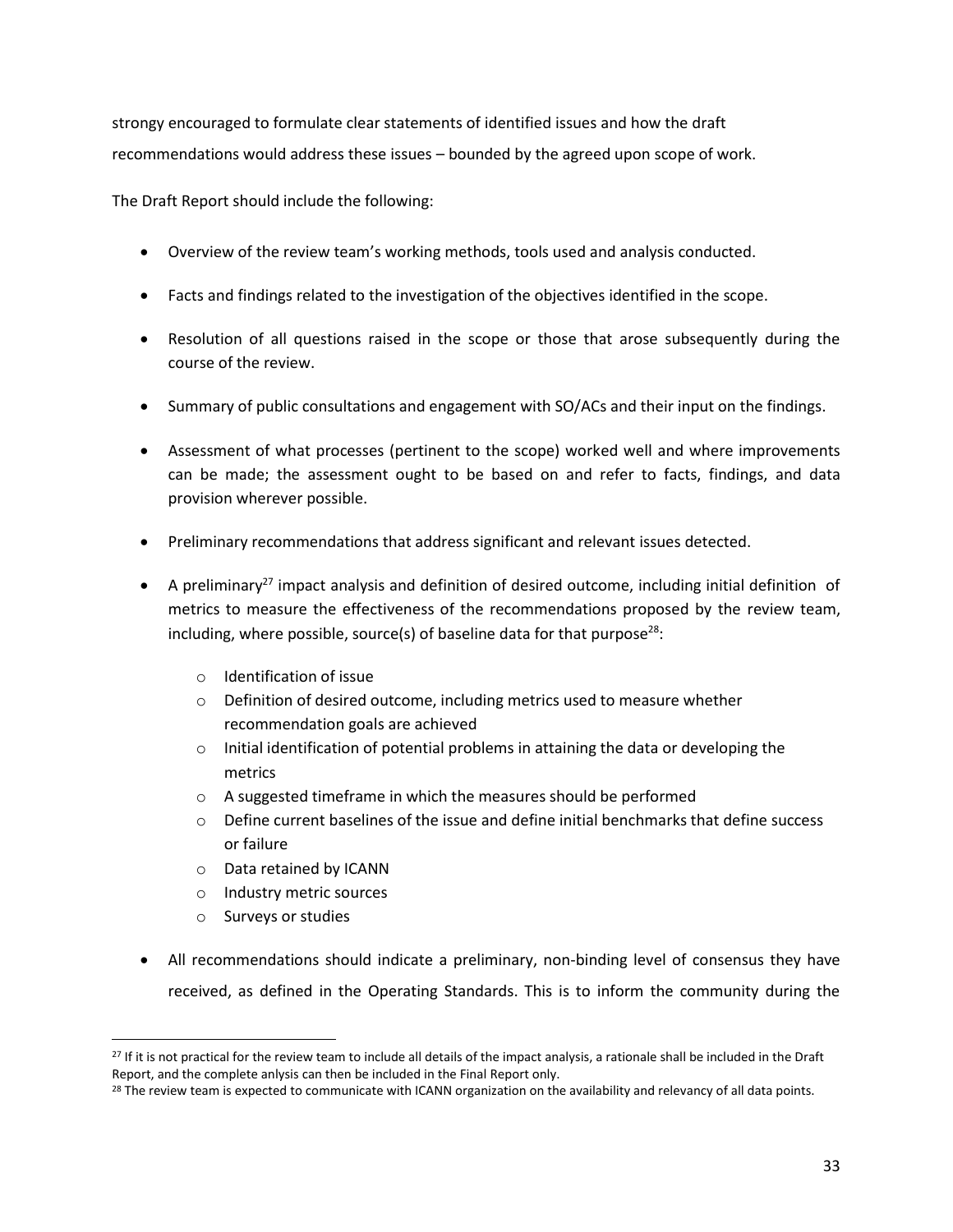public comment period to indicate the level of review team support for each recommendation, without binding the review team members on their support level in the Final Report.

#### <span id="page-33-0"></span>4.3.Public Comment and Final Report

While the review team may produce several iterations of its draft report, at least one draft report must be submitted for public comment, following standard ICANN procedures.

The review team shall update the Draft Report based on the comments and any other relevant information received and submit its Final Report to the ICANN Board.The Final Report shall contain the same information as required in the Draft Report and, in addition, a section detailing the public comments received on the Draft Report and an explanation why and how they were incorporated into the Final Report or why and how they were rejected by the review team. Each recommendation shall include the level of consensus received from the review team members, as defined in these Operating Standards.

## <span id="page-33-1"></span>4.4.Minority Dissents

According to the Bylaws, 'Any member of a review team not in favor of a recommendation of its review team (whether as a result of voting against a matter or objecting to the consensus position) may record a minority dissent to such recommendation.<sup>'29</sup>

All minority dissents must detail the analysis or recommendations in the Final Report with which its author(s) disagree(s), including a rationale for that disagreement.

The authors of minority dissents are encouraged to provide alternative recommendations that include the same details and context as is required from the recommendations in the Final Report as per the Operating Standards (see Section [4.1](#page-30-1) and [4.2\)](#page-31-0).

## <span id="page-33-2"></span>4.5.Submission of Final Report and Public Comment

As mandated by the ICANN's Bylaws, the Final Report of the review team shall be published for public comment in advance of the Board's consideration. ICANN organization will then provide a staff summary of the comments and provide those, together with the review team's Final Report to the ICANN Board for its consideration.

 $\overline{\phantom{a}}$ 

<sup>29</sup> Article IV, Section 4.6(a)(vii)(A).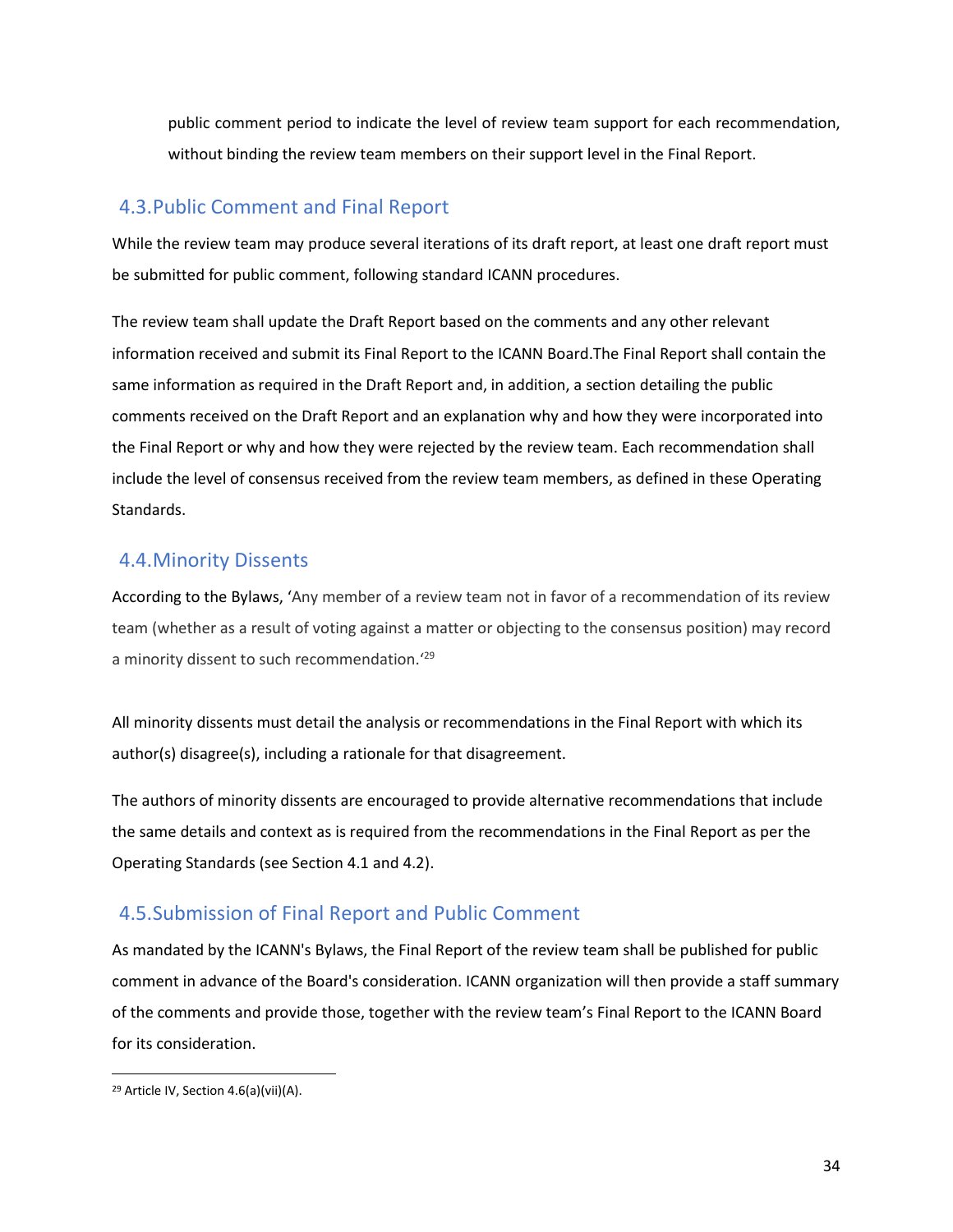As per the Bylaws, all minority dissents 'shall be included in the report of the review team.<sup>'30</sup>

## <span id="page-34-0"></span>4.6.Board Consideration and Implementation

The ICANN Board, having received the Final Report, including any minority dissents (if applicable), and staff reports of all related public comments, will consider which recommendations to adopt.

Once the Board has made its decision which recommendations to adopt, with rationale, it shall direct the ICANN organization to draft an Implementation Plan that contains at a minimum the following:

- Priority for implementation (i.e. high, medium, low);
- Time and resources required (ICANN community and ICANN organization);
- Potential obstacles and risks; proposed mitigations;
- Measurability (status quo v desired outcome);
- Details on how the recommendations align with the ICANN's strategic plan;
- Impact/dependencies on existing/ongoing improvements/work within the organization/work of community groups;

If the Board rejects any recommendations, it must provide a rationale for that rejection.

When leading the implementation, ICANN organization shall cooperate closely with the review team's appointed 'recommendation shepherd' as well as the wider community. This includes providing timely updates on progress, highlighting roadblocks, and working to confirm that the implementation reflects the intention of the review team.

Reporting on the implementation status should occur on a regular basis. Under the OEC's mandate, implementation updates will be provided to the OEC and posted publically. This is in addition to an annual report on the status of review implementation that ICANN organization shall present to the Board and the community once per calendar year, in accordance with the Bylaws. At a minimum, this implementation status report shall contain an up-to-date status of the implementation progress for all recommendations, mention all past and ongoing community consultations on the implemenation efforts – if applicable – and provide a timeline for the remaining implementation work.

 $\overline{\phantom{a}}$ 

<sup>30</sup> Article IV, Section 4.6(a)(vii)(A).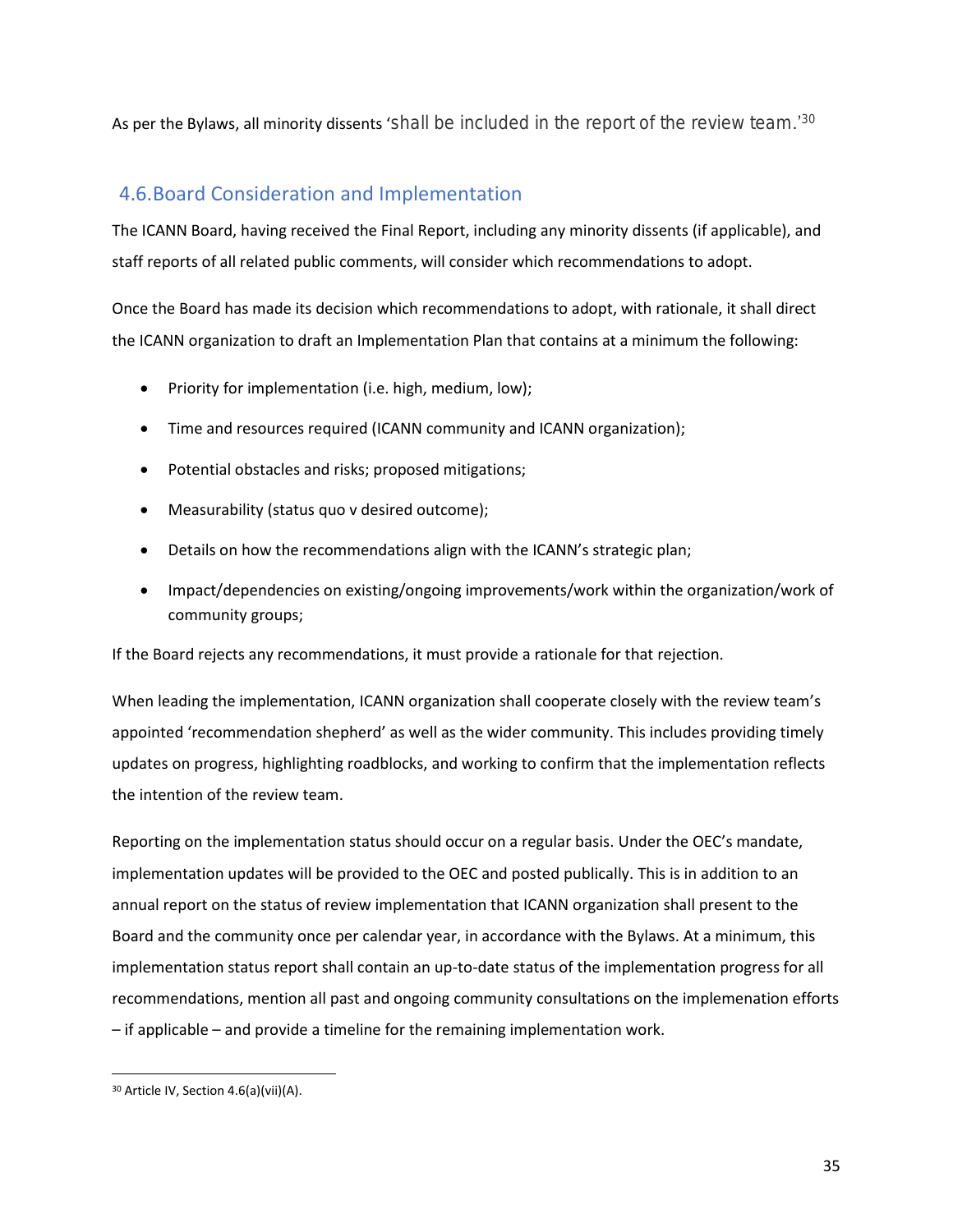## <span id="page-35-0"></span>5. Amending the Operating Standards

The Operating Standards must be aligned with the existing ICANN Bylaws at all times. Subject to that condition, the Operating Standards may be amended by a majority decision of the ICANN Board.<sup>31</sup>

The ICANN Board may not propose amendments to the Operating Standards. Upon completion of a Specific Review, the ICANN Board shall request inputs from the SO/AC Chairs and the review team members on how the Operating Standards facilitated the conduct the review.Those inputs may then lead to a recommendation of amending the operating standards in accordance to the provisions below.

Separately, a proposal for an amendment to the Opearting Standards may be made at any time by:

- Any one of ICANN's Supporting Organizations
- Any one of ICANN's Advisory Committees
- The Accountability and Transparency review team (ATRT)
- ICANN organization

 $\overline{a}$ 

Before any amendment is considered by the Board, the amendment has to be published for public comment, according to ICANN's standard procedure. If the amendment is proposed by the ATRT in its Final Report, no public comment in addition to the one for the Final Report needs to be conducted, unless the text of the amendment is not available in the Final Report.

During the public comment period, SO/ACs may submit objections or concerns, as may any other member of the ICANN community, or the general public.

Once the public comment period closes and the staff summary report is published, the Board shall consider the proposed amendment, as well as all pulic comments submitted.

If the proposed change receives broad support from the community and conforms to ICANN's Bylaws and ICANN's mission, the Board shall adopt the proposed change.

<sup>&</sup>lt;sup>31</sup> Note: the Confidential Disclosure Framework, though referenced in these Operating Standards, has its own defined amendment and review process and is excluded from this section.